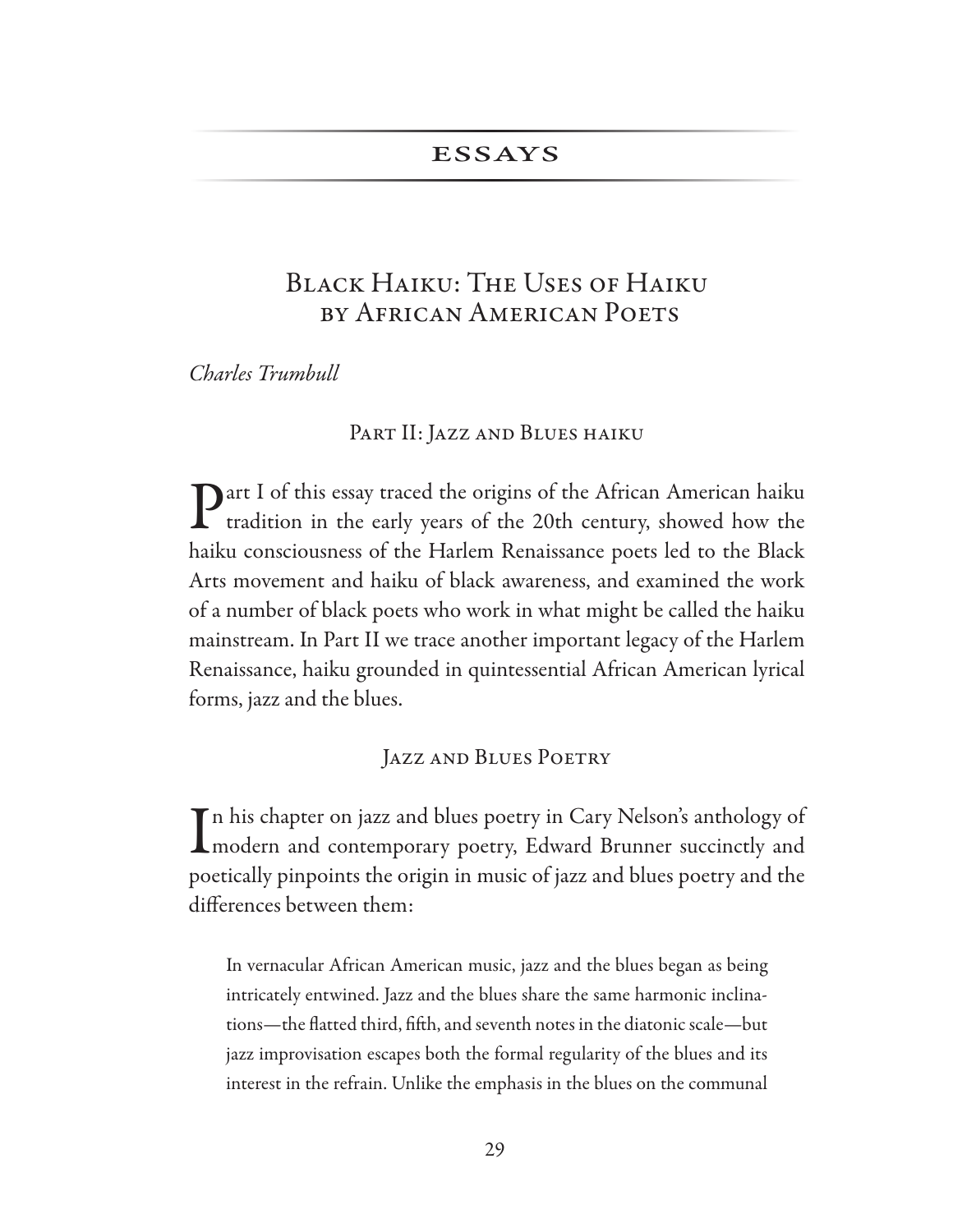possibilities of a repeated set of phrases, jazz performance ultimately highlights the isolation and daring of the individual, encouraged to self-present as a virtuoso. Jazz is always on the run, escaping from the restrictions of regularization even as its route of escape is woven through the protective of standard harmonic progressions (that may be manifest, in another virtuosic achievement, through ingenious substitutions). The blues, by contrast, embraces repetition, in an invitation extended to others to anticipate and thus join in a refrain, though a well-marked point in its patter always makes space for the individual to have a say, to remark on what everyone has heard. If the harmonies and rhythms of jazz tend to startle and surprise, the harmonies and rhythms of the blues are old friends, familiar and stylized.<sup>1</sup>

and again later:

To all the novelty represented by the noisy nonmusic of saxophones in Jazz Age poetry, the blues were poised to circulate as a powerful emotional alternative. Though their lyrics might verge on the sensational, their structure maintained an underlying sobriety. Poetry associated with the blues delivered just what the jazz text often avoided: the blues establishes a groundwork for appreciating and even respecting the difficulties of black experience.<sup>2</sup>

Historically both jazz poems and blues poems tended to have as their principal themes the music itself, the performers, and the mood experienced while listening to the music. These themes expanded in the 1960s, however, to include all aspects of the black experience in America, notably oppression of blacks in white society, oppression of other minorities, and eroticism. In time, this became the focal point of most blues poems. African Americans in the past few decades have taken to jazz haiku and blues haiku as their own, largely, it seems, because of a perceived affinity between haiku and the blues and jazz forms. To put matters into perspective, however, music—especially jazz and blues—has been a popular topic for haiku writers of all colors and ethnicities for many years.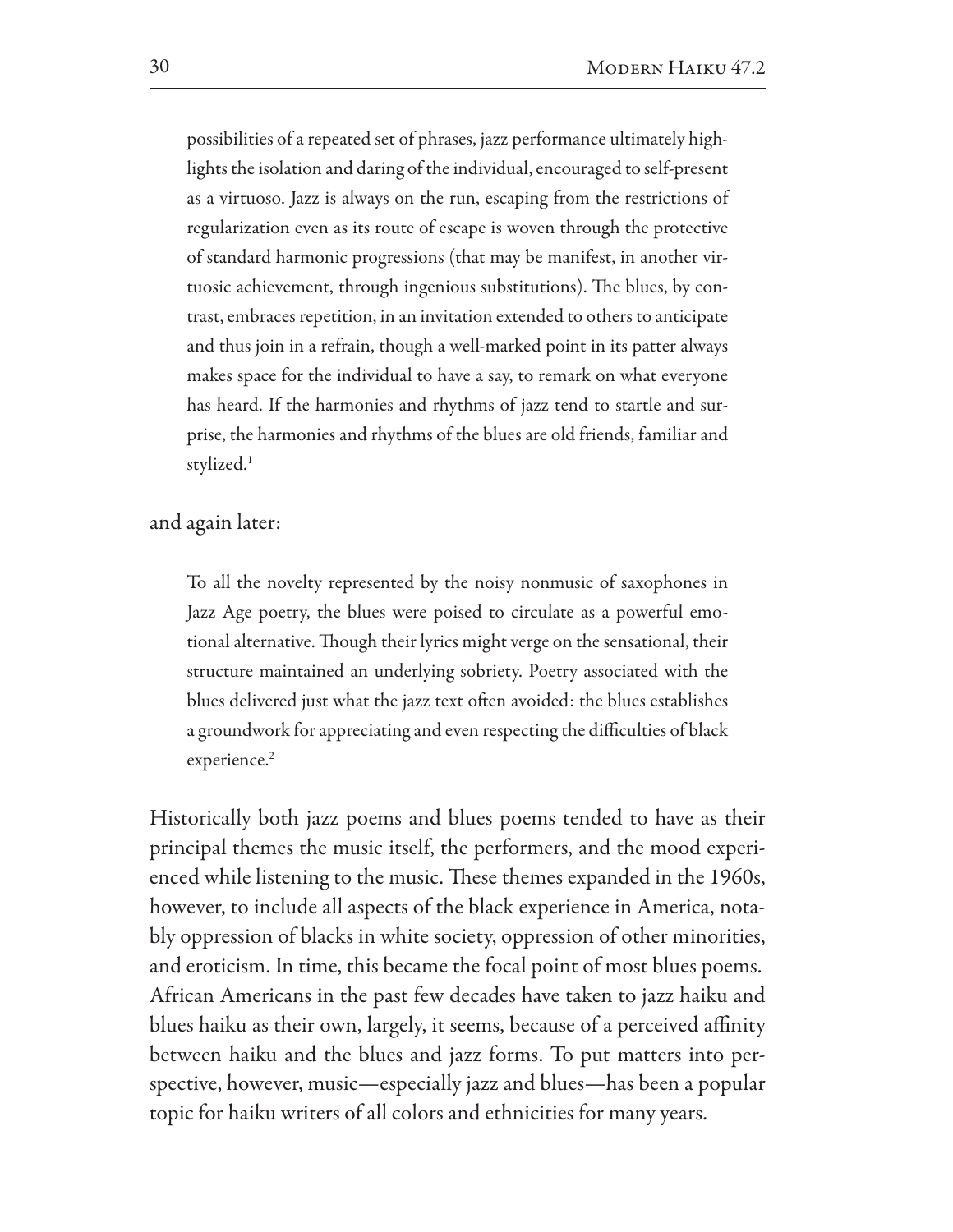#### **JAZZ POETRY**

irst noticed by mainstream American culture in the early years of  $\Gamma$  the 20th century, jazz music rapidly became a worldwide phenomenon. In the wide-open years after World War I, many besides musicians were struck by jazz's openness, driving rhythms, insouciance, and a touch of nose-thumbing at cultural norms. We have shown that poets of the Harlem Renaissance in the 1920s and '30s were steeped in jazz and the blues and knowledgeable about haiku. It is not surprising that jazz poetry spawned a subset of jazz and blues haiku.

In the literary realm at the time, the exciting news was *vers libre*—free verse—imported from France and offering a stimulating alternative to the restrictiveness of the Romantic tradition in poetry. The freedom and undisciplined nature of jazz music was a perfect marriage for free verse. Jazz poetry is the freest of free verse.

Jazz proved so alluring that it was adopted by non-blacks everywhere. Almost immediately both jazz music and jazz writing were co-opted by whites; George Gershwin, Aaron Copland, Darius Milhaud, Igor Stravinsky, and many other musicians began composing jazz pieces. They wrote, however, in a style that composer Virgil Thomson derided as "ersatz" jazz, not to be compared with the real thing as played by Duke Ellington, John Coltrane, and others. At the same time, literary figures such as novelist F. Scott Fitzgerald (who coined the term "Jazz Age") and poets Vachel Lindsay, Hart Crane, Carl Sandburg, William Carlos Williams, E. E. Cummings, and, later and more importantly, the Beats, infused their works with jazz too. The same is true of jazz haiku. Even Japanese haiku poet Santōka wrote a few jazz-inspired haiku. For example:

> (In this neighborhood) Chanting the sutras Cannot drown out the jazz music.<sup>3</sup>

Of course the pioneer black haiku poets of the late 1960s referenced jazz, e.g., Etheridge Knight and Richard Wright: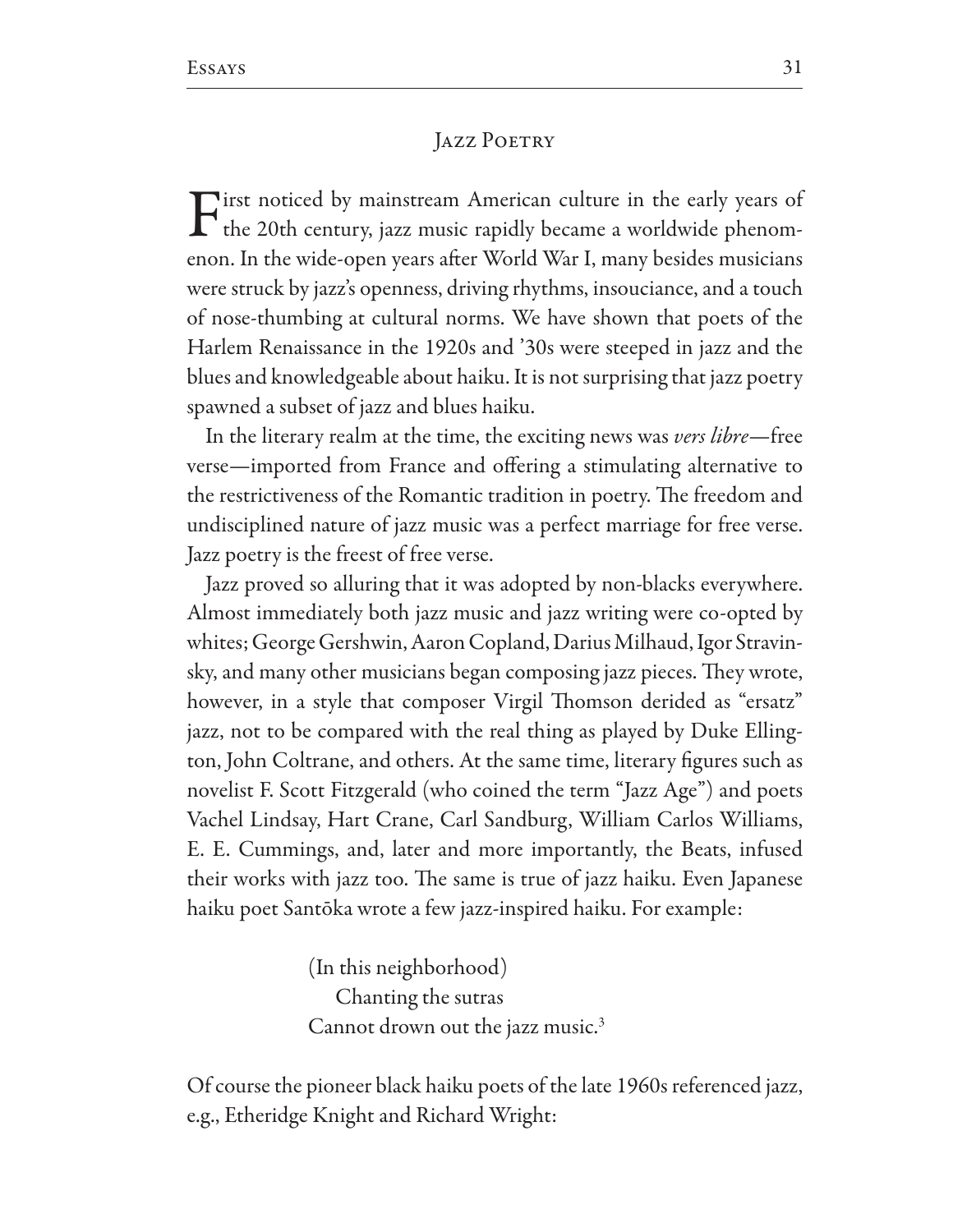Making jazz swing in Seventeen syllables AIN'T No square poet's job.<sup>4</sup>

From a tenement. The blue jazz of a trumpet Weaving autumn mists.<sup>5</sup>

White poets and musicians appreciated the affinity of haiku and jazz. In the late 1960s Jack Kerouac recorded a selection of his haiku, each followed by an improvised jazz sax riff by Al Cohn and Zoot Sims.<sup>6</sup> Poet Charlie Rossiter (voice and conga) has been doing something similar in public performances with his friend saxophonist Al Degenova in the Chicago area for years.<sup>7</sup> Haiku poet Arizona Zipper and his jazz drummer friend Bob Richardson claim inventors' rights to "jazz-ku"—actually a renku-in 1996-97.8 With the assistance of Raffael de Gruttola, the first of their jazz-ku was performed publically at the Deer Tree Summer Theatre, Harrison, Maine, in the summer of 1999, Zipper playing an African rainstick as background accompaniment.<sup>9</sup> De Gruttola, together with Paul David Mena and other friends, continue to perform jazz- and blues-related renku in the Boston area.

A number of other white haikuists have found great success publishing their jazz and blues haiku and sequences. A few examples:

| the blues singer                 | furious sax solo -                 |
|----------------------------------|------------------------------------|
| tells how bad it is              | an old lady                        |
| then the sax tells you too       | does the "nasty rooster"           |
| Cor van den Heuvel $(1991)^{10}$ | Jeffrey Winke (1994) <sup>11</sup> |
| Coltrane's Ballads               | Willow weep for me                 |
| in the silence between songs     | it does, Lady, it does             |

Robert Gilliland (1999)<sup>12</sup>

night rain

Marian Olson (2012)<sup>13</sup>

### **BLUES AND BLUES POETRY**

 $\mathbf T$  f jazz music and jazz poetry celebrated freedom and open-endedness, Thlues lyrics and the poetry that derived from them are much more restrictive. In music, the standard twelve-bar blues is usually limited to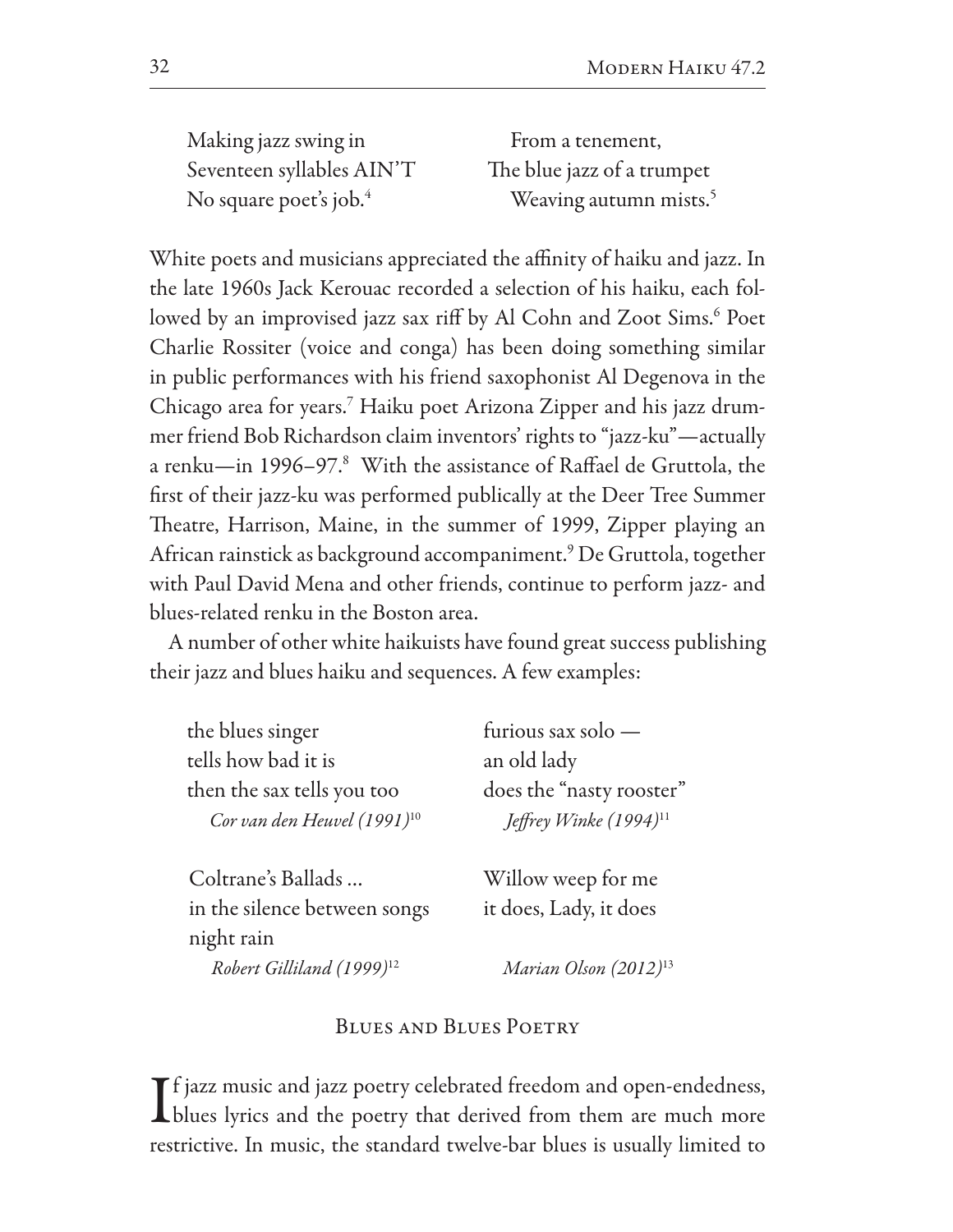three chords. The structure of the lyrics is typically three rhyming lines: a statement; a repetition of the statement with some slight change for emphasis or humor; and a second statement that comments on, or resolves, the first. An example is Willie Dixon's:

# THE RED ROOSTER

I have a little red rooster, too lazy to crow for day I have a little red rooster, too lazy to crow for day Keep everything in the barnyard upset in every way

Oh the dogs begin to bark, and the hound begin to howl Oh the dogs begin to bark, hound begin to howl Ooh watch out strange kind people, cause little red rooster is on the prowl

If you see my little red rooster, please drag him home If you see my little red rooster, please drag him home There ain't no peace in the barnyard, since the little red rooster been gone<sup>14</sup>

The metamorphosis from blues lyrics and poetry to blues haiku is thus different from the jazz example. Jazz haiku is a variant of free verse. Blues haiku harkened to the notion that haiku is an oral, more or less fixed form that suggests some kinship to African work songs, spirituals, and blues. Anthologist Kevin Young makes a useful distinction between jazz and blues as applied to poetry: "with the blues the form fights the feeling, with jazz the form is the feeling." Blues haiku has remained primarily the domain of black poets.

LANGSTON HUGHES AND THE ORIGINS OF JAZZ AND BLUES POETRY Langston Hughes, the virtual poet laureate of Harlem, inaugurated interest in both jazz and blues poetry.<sup>16</sup> Hughes and other figures in the Harlem Renaissance sought to develop a unique African American literature (see his poem "My People" in Part I of this essay) and the black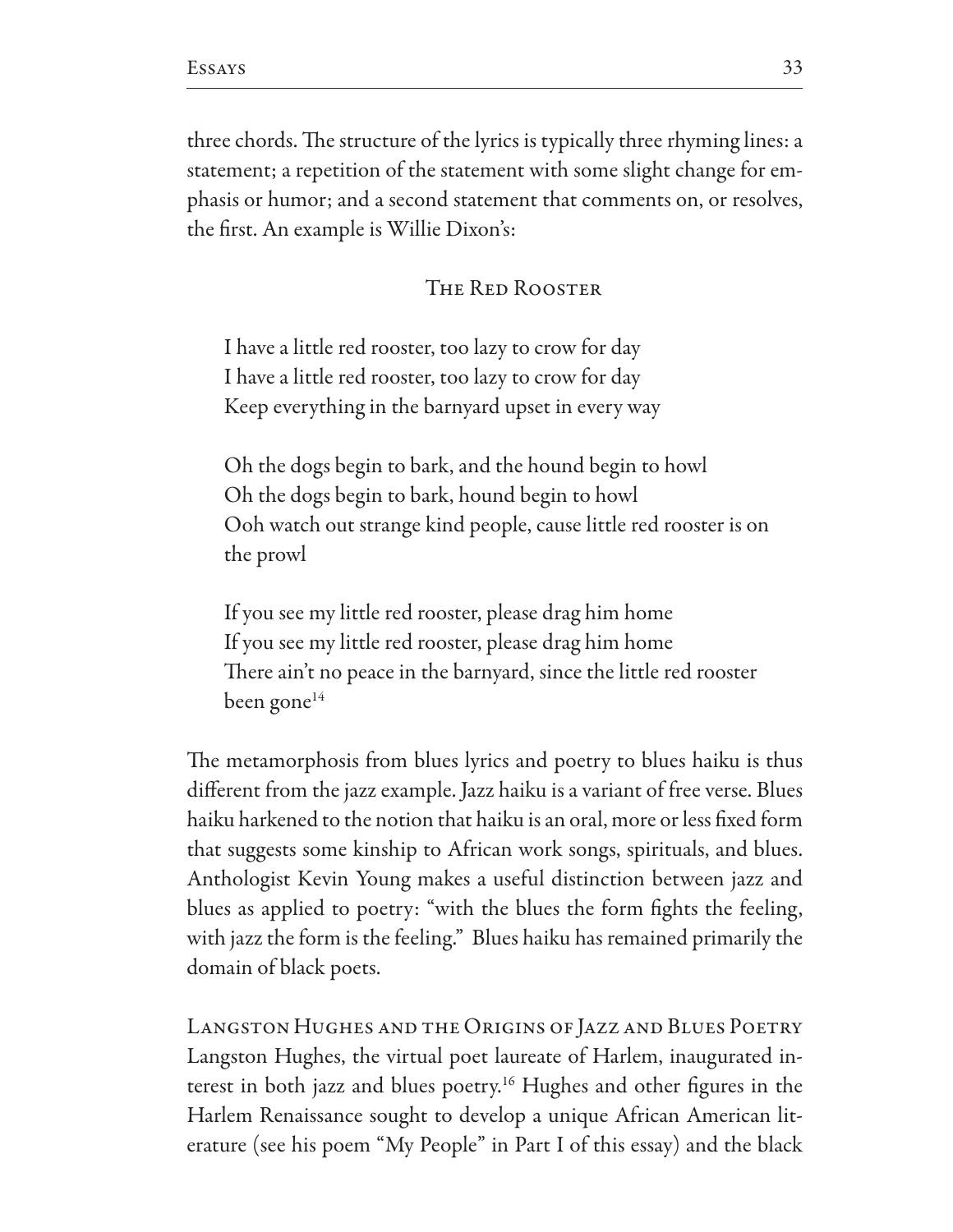musical forms of jazz and blues appealed for exactly these reasons. The verses Hughes wrote were keyed more to blues than to jazz, for example his "Po' Boy Blues," written in blues song style:

# Po' Boy BLUES

When I was home de Sunshine seemed like gold. When I was home de Sunshine seemed like gold. Since I come up North de Whole damn world's turned cold.

I was a good boy, Never done no wrong. Yes, I was a good boy, Never done no wrong, But this world is weary An' de road is hard an' long.

I fell in love with A gal I thought was kind. Fell in love with A gal I thought was kind. She made me lose ma money An' almost lose ma mind.

Weary, weary, Weary early in de morn. Weary, weary, Early, early in de morn. I's so weary I wish I'd never been born.<sup>17</sup>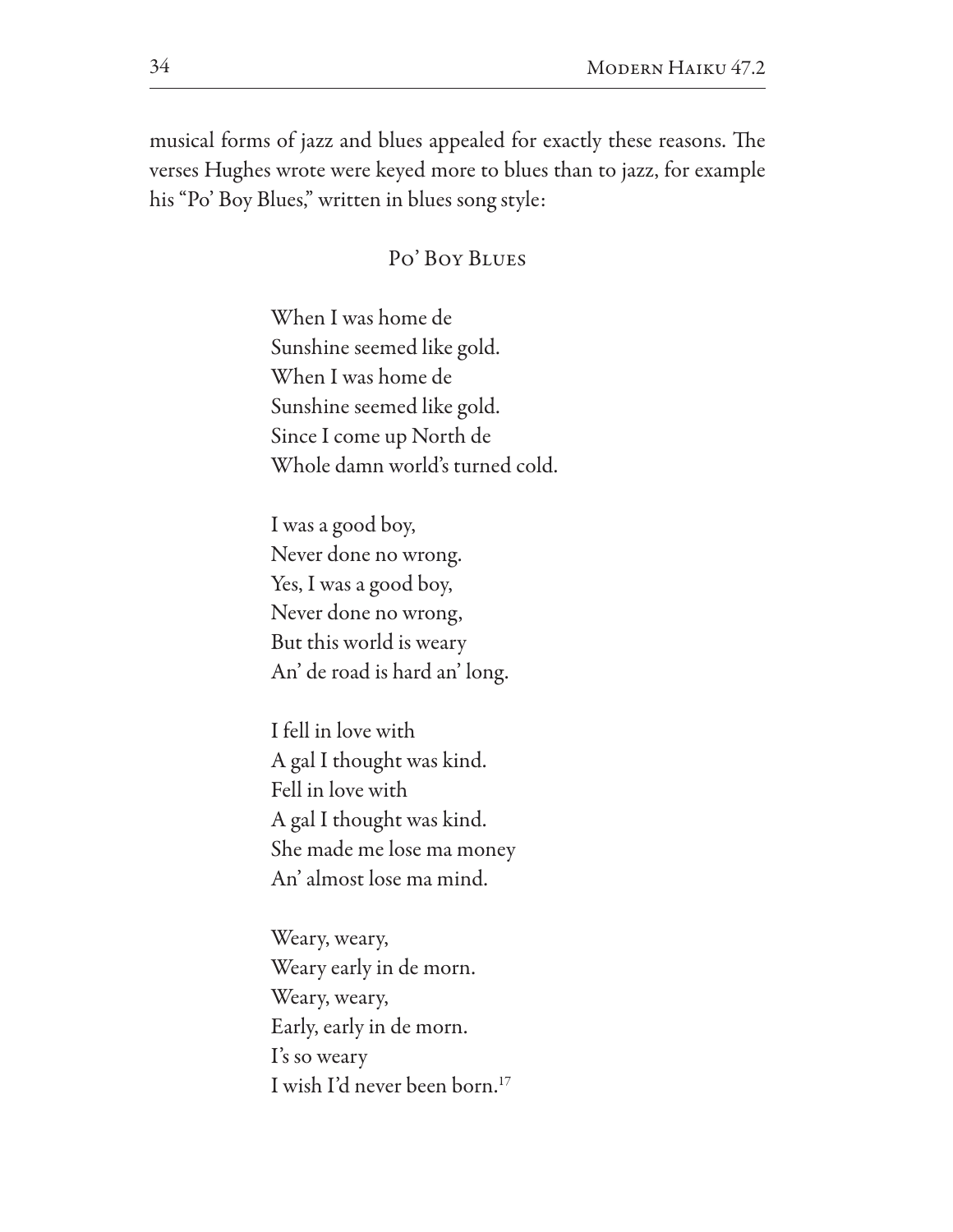Note Hughes's use of Negro dialect. Solidly in the blues tradition, Hughes's poem is a restatement, in new words, of a traditional blues ballad about the poor boy a long way from home. Hughes likened the blues to folk song.

In the pages below we will look at the work of proponents of jazz and blues haiku.

**JAMES A. EMANUEL** 

In his autobiographical sketch on the Academy of American Poets website, James A. Emanuel (born 1921) writes:

In 1992 in "Le Barry," the country home of the Plassard family in southwest France, where I have now and then composed poetry for over twentyfive years, I planned an apparently new literary genre, the "jazz haiku." My "breakaway haiku" in *Deadly James and Other Poems* (1987) had begun my experiments with the Japanese  $3$ -line form, adhering to its  $5-7-5$  syllabic pattern, but widening its sensory impact beyond the capacity of the usual single impression. My haiku added the toughness of poverty and racial injustice, the declarative emphasis made possible by narrative style, and the technical challenge of time.<sup>18</sup>

Emanuel's jazz haiku are usually about a prominent figure in jazz or other musical genre; among the luminaries he has invoked in his haiku are Ella Fitzgerald, Mr. Bojangles (Bill Robinson), Josephine Baker, Michael Jackson, Charlie "Bird" Parker, John Coltrane, Chet Baker, Dizzy Gillespie, Mahalia Jackson, Art Farmer, and King Oliver. Emanuel's jazz haiku are typically written telegraphically, in a quick succession of images, replete with dialect and wordplay:

| MICHAEL JACKSON                       | FOUR-LETTER WORD              |
|---------------------------------------|-------------------------------|
| There ain't NO-BO-DY                  | Four-letter word JAZZ:        |
| can dance like THAT, 'cept them twins | naughty, sexy, cerebral,      |
| Jazzlene and Jazzphat. <sup>19</sup>  | but solarplexy. <sup>20</sup> |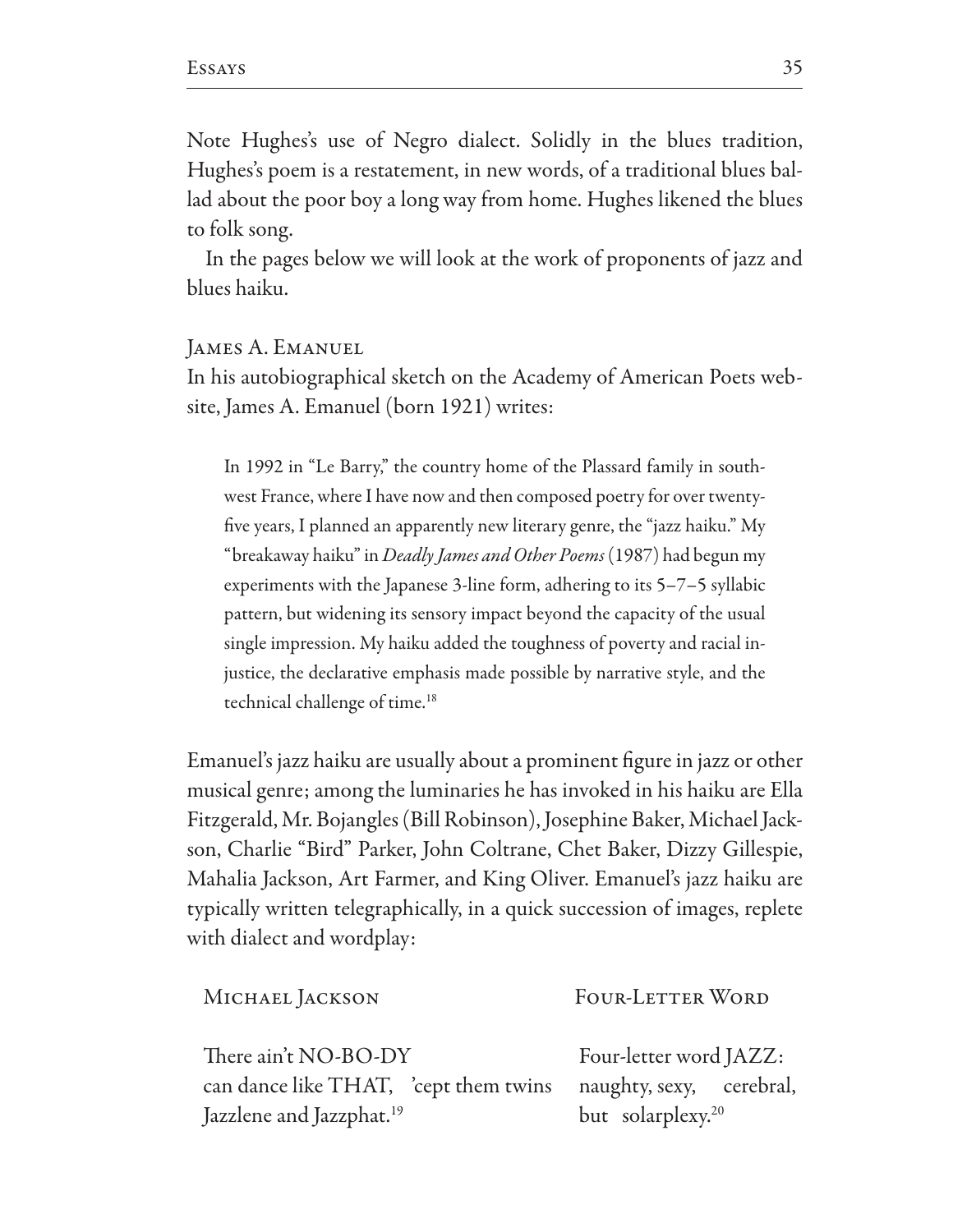# LOUIS ARMSTRONG AND DUKE ELLINGTON

Satchmo's warm burlap, Duke's cool cashmere: fine fabrics make your love "Come here!"<sup>21</sup>

Emanuel obtained degrees from Howard and Northwestern universities before earning his Ph.D. at Columbia University. He remained in New York City and was the first to teach African American literature at City College of New York. He was involved with the black writers of the Harlem Renaissance and considered Langston Hughes his mentor (Emanuel wrote a biography of Hughes), surely the origin of his interest in jazz poetry. Emanuel traveled to Toulouse, France, on a year-long Fulbright grant in 1968–69—it would be interesting to know if he met with Richard Wright—and later moved permanently to France, where he taught in several universities. Of Emanuel's status among poets, "Critics have put forward several reasons for Emanuel's poetry being neglected by the larger literary world, including the fact that Emanuel writes more traditional poetic forms, that he no longer lives in the United States, and the fact that he refuses to take part in the politically correct world of Black academia."22

# **SONIA SANCHEZ**

Sonia Sanchez (born Wilsonia Benita Driver, 1934) is certainly the most celebrated African American to be writing haiku since Richard Wright. She was reared by a series of relatives and foster parents. She graduated from Hunter College in New York City and remained in Harlem for three decades before moving to Philadelphia, where she taught at Temple University. Sanchez was involved in the civil rights movement during her days in New York and counts Malcolm X among her literary influences. She was deeply affected by the assassination of Martin Luther King. She was married to poet Etheridge Knight for two years in the late 1960s.

Sanchez came by haiku in a familiar matter that she describes in "haikuography," the delightful introduction to her 2010 collection, *Morning Haiku*, here reproduced in full: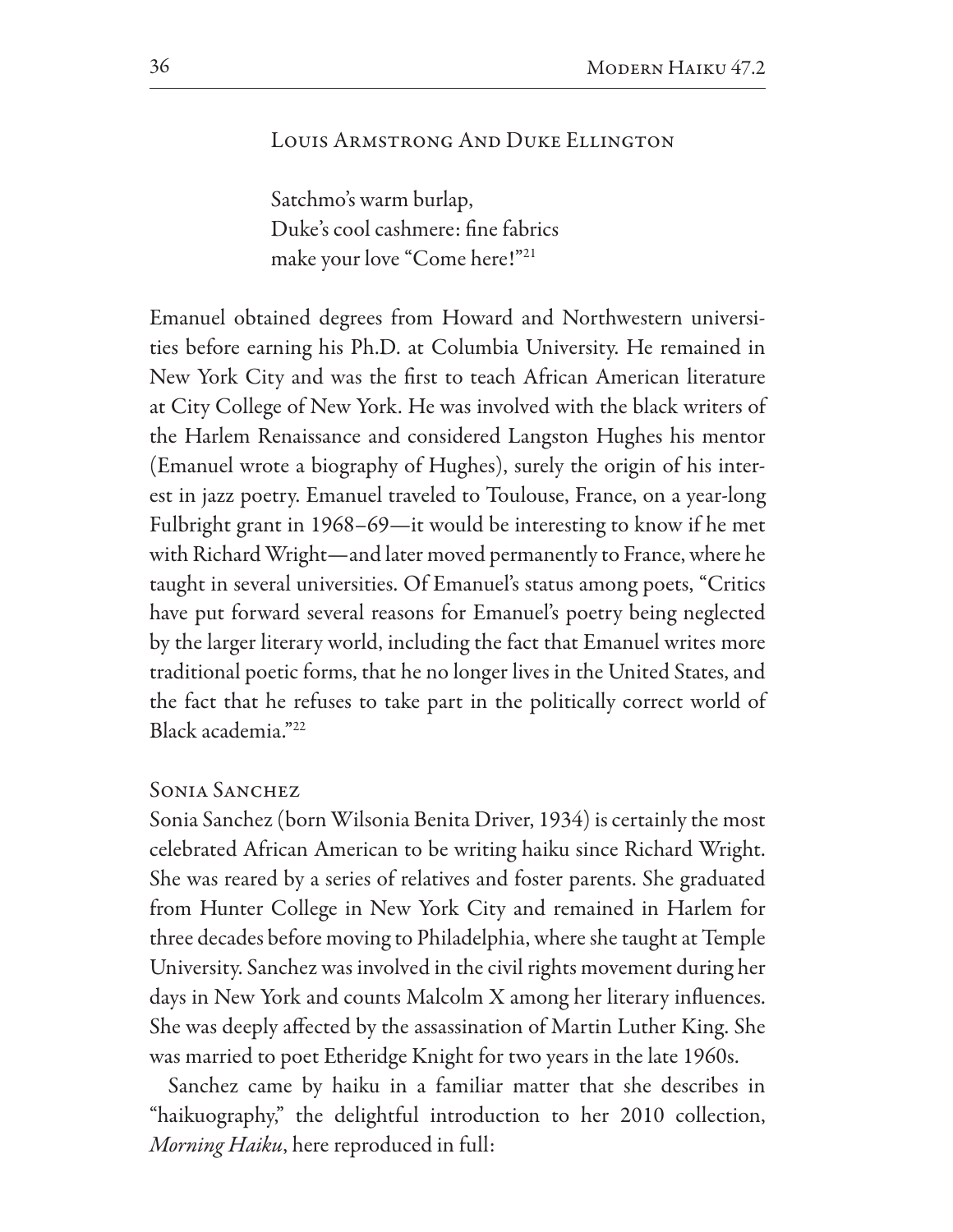From the moment i found a flowered book high up on a shelf at the 8th Street Bookshop in New York City, a book that announced Japanese haiku; from the moment i opened that book, and read the first haiku, i slid down onto the floor and cried and was changed. i had found me. It's something to find yourself in a poem—to discover the beauty that i knew resided somewhere in my twenty one year old bloodstream; from the moment i asked the clerk in the bookstore if i was pronouncing this haiku word correctly, i knew that i had discovered me, had found an awakening, an awareness that i was connected not only to nature, but to the nature of myself and others; from the moment i saw the blood veins behind beautiful eyes, the fluids in teeth, and the enamel in tongues, i knew that haiku were no short term memory, but a long memory.

Patricia Donegan shares the idea of "haiku mind"—"a simple yet profound way of seeing our everyday world and living our lives with the awareness of the moment expressed in haiku—and to therefore hope fully inspire others to live with more clarity, compassion, and peace."

i knew when i heard young poets say in verse and conversation: i'm gonna put you on "pause," i heard their "haiku nature," their haikuography. They were saying, i gotta make you slow down and check out what's happening in your life. In the world.

So this haiku slows us down, makes us stay alive and breathe with that one breath that it takes to recite a haiku.

This haiku, this tough form disguised in beauty and insight, is like the blues, for they both offer no solutions, only a pronouncement, a formal declaration an acceptance of pain, humor, beauty and nonbeauty, death and rebirth, surprise and life. Always life. Both always help us to maintain memory and dignity.

What i found in the 8th Street Bookshop was extraordinary and ordinary: Silence. Crystals. Cornbread and greens. Laughter. Brocades. The sea. Beethoven. Coltrane. Spring and winter. Blue rivers. Dreadlocks. Blues. A waterfall. Empty mountains. Bamboo. Bodegas. Ancient generals. Lamps. Fireflies. Sarah Vaughan her voice exploding in the universe, returning to earth in prayer. Plum blossoms. Silk and steel. Cante jondo. Wine. Hills. Flesh. Perfume. A breath inhaled and held. Silence.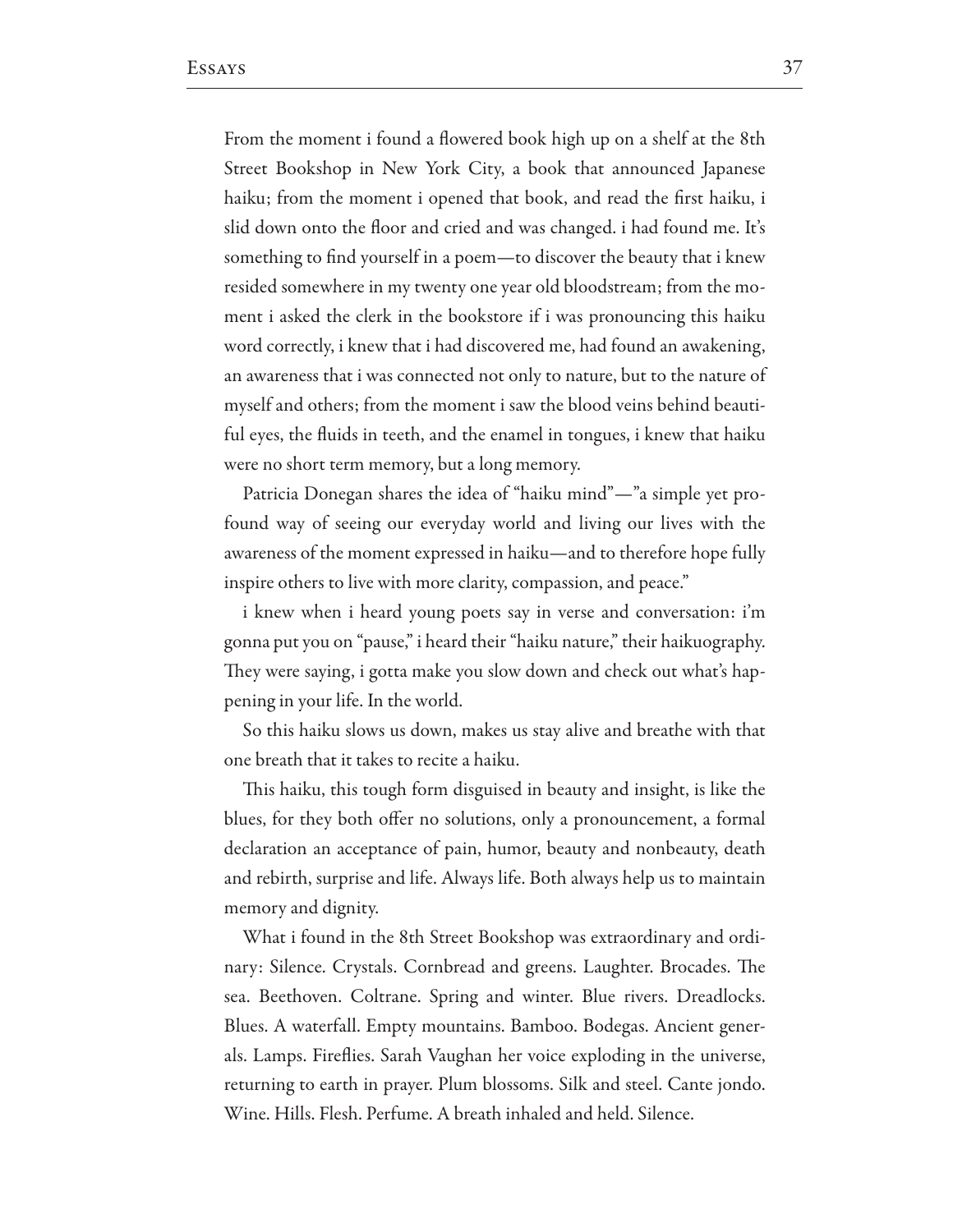And i found that my mouth and the river are one and the same.

i set sail in tall grass no air stirs.

For many years Sanchez has included haiku among her oeuvre. Two of her collections—Like the Singing Coming Off the Drums: Love Poems (1998) and *Morning Haiku*—consist almost exclusively of poems in these forms. She frequently arranges her haiku in sequences, à la Hayden, which lends a storytelling quality that would be impossible in single verses. Many of her poems are dedicated to black cultural figures, including, of course, musicians, but particularly black women. For her haiku Sanchez chooses principally themes of love, the situation of women, and the African American milieu. Like Emanuel, she sometimes writes in dialect, uncommon elsewhere in English-language haiku.

The differences between Sanchez's short-poem forms haiku, blues haiku, and sonku are not always clear-cut, but she can certainly write in a variety of moods and styles. For example, this haiku, from her American Book Award–winning Homegirls and Handgrenades, is classic in conception and execution:

> HAIKU (written from Peking)

let me wear the day well so when it reaches you you will enjoy it

Sanchez's blues haiku are more likely to involve African American themes, even if not the blues per se, than her plain haiku and to employ dialect, for example: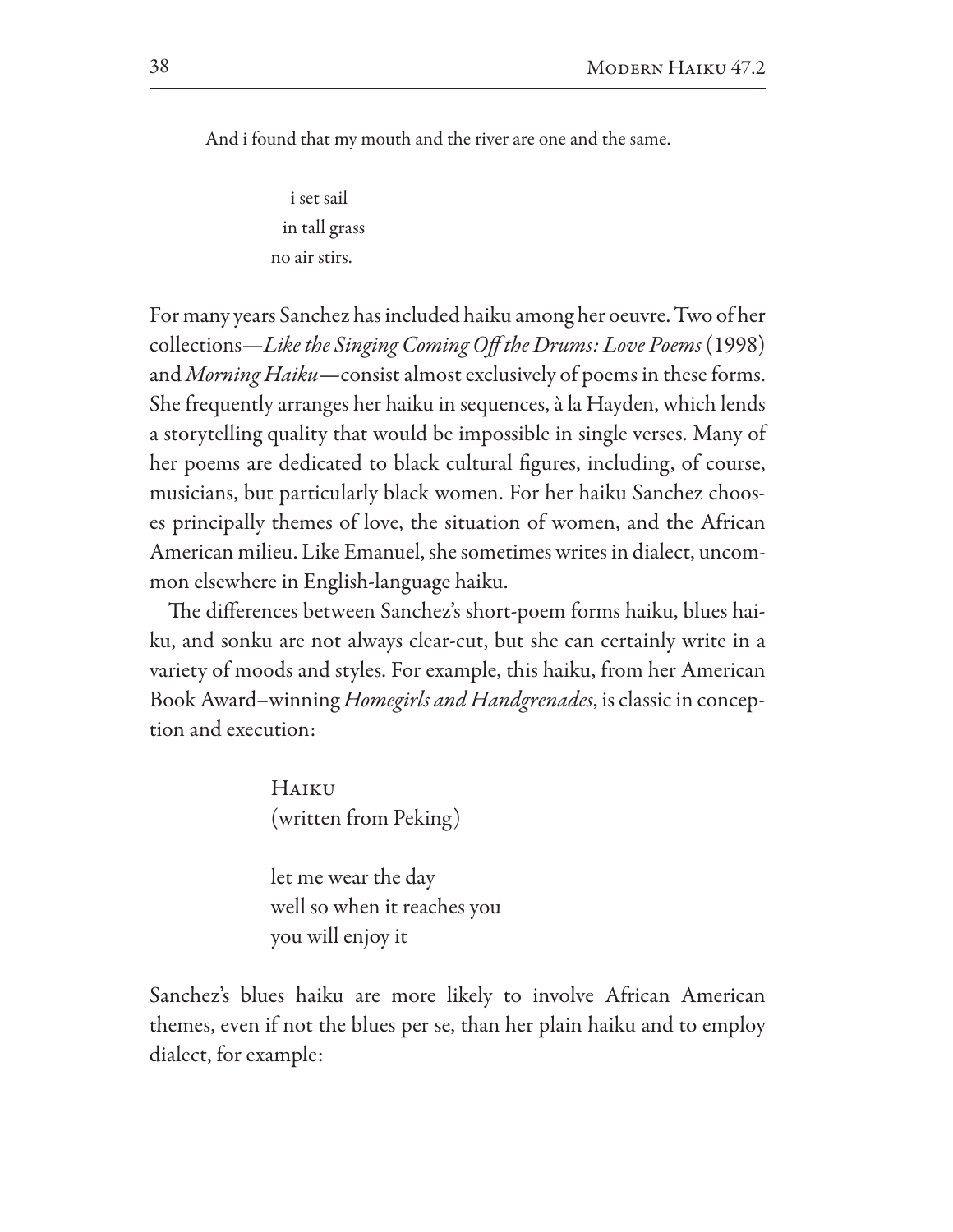| all this talk bout love                                     | his face like chiseled             |
|-------------------------------------------------------------|------------------------------------|
| girl, where you been all your life? china his eyes clotting |                                    |
| ain't no man can love. <sup>23</sup>                        | around rubber asses. <sup>24</sup> |

Her sonku—presumably a portmanteau word from "Sonia" and "haiku"-is a form Sanchez made up, she says, to teach her students that they can make their own forms when they write poetry. She argues, "the haiku was created by someone, the tanka was created by someone, the cinquain is American...."<sup>25</sup> Asked what the sonku does for her that tanka and haiku do not, Sanchez replied, "Well the sonku-I like the sound of the sonku, and quite often the sonku also requires some kind of lyricality. I think because of the sound of it." Sanchez agreed with her interviewer that the sonku is written in lines of 4, 3, 4, and 3 syllables, but in fact the sonku in, for example, Like the Singing Coming Off the Drums, are varying lengths and syllable counts. The subject matter is no different from other poems of Sanchez's:

| SONKU              | SONKU                    |
|--------------------|--------------------------|
| <i>i</i> collect   | when i die               |
| wings what are     | i shall take             |
| you bird or        | your smell               |
| animal?            | inside me. <sup>26</sup> |
| something that     |                          |
| lights on trees    |                          |
| breast pawnshops   |                          |
| <i>i</i> have seen |                          |
| another            |                          |
| path to this       |                          |
| rendezvous.        |                          |

Other short poems in Sanchez's Like the Singing Coming Off the Drums bear a variety of titles, including "Tanka," "Poem," and "Short Poem," and what the differences might be to Sanchez are not really clear.

39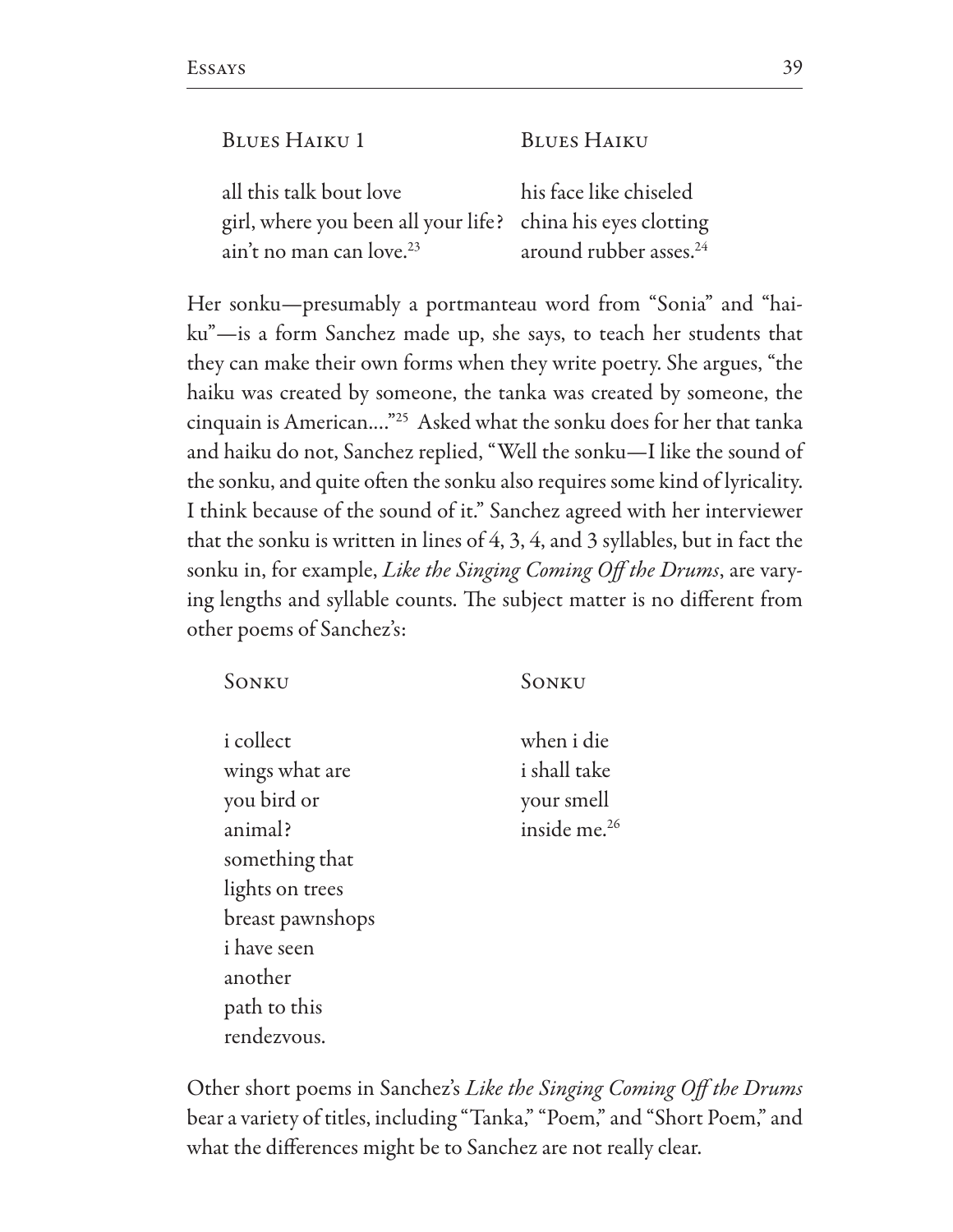Sonia Sanchez has taught and worked extensively with the new generation of writers, and it is safe to say that most of the younger African American poets who write haiku today have been influenced by her.

### **QUINCY TROUPE**

Poet, writer, and editor Quincy Troupe (born 1939) gained prominence and won awards for his biography of Miles Davis in the late 1980s and the 1990s and was named California poet laureate in 2002. He is another poet who occasionally dabbled in haiku and haiku-form stanzas as well as tanka—a significant detour for a poet known mostly for long poems in long lines. The stanzas from "Faces" from his 1999 collection *Choruses* are written in 5-7-5 syllable form and are shaped into a haiku sequence. The repeated phrase "leaves dance" is reminiscent of blues lyrics:

### **FACES**

leaves dance tree branches. shook by wind tongue, glows there,  $\text{look}$  faces in green light

leaves dance tree branches, shook by wind tongue, faces glow there, pulse through green light

leaves dance on blue air. pushed by tonguing breezes, look, faces break green light

helter-skelter, leaves dance like faces bobbing in crowds shake & bake on breezes

leaves dancing in trees, pushed by tongues of breezes, look faces in blue light

high in branches, above ground<sup>27</sup>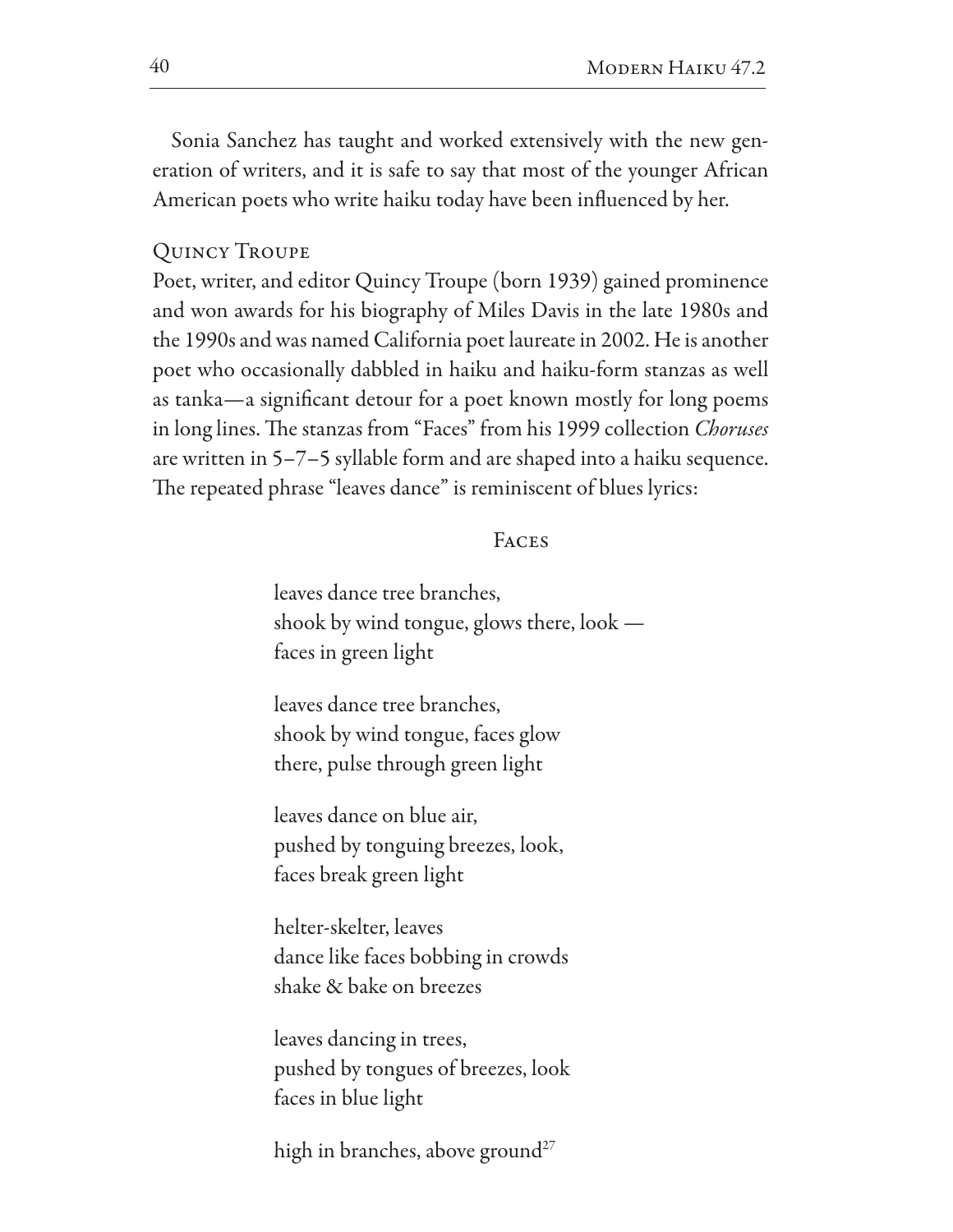### **KWAME ALEXANDER**

Kwame Alexander is a poet, playwright, and publisher with four books to his credit, most of them for young people. He studied with Nikki Giovanni at Virginia Tech. Alexander became interested in haiku not from Giovanni, however—it is not clear if she writes haiku—but from a workshop with Sonia Sanchez in the 1990s.<sup>28</sup> Alexander is very active in the literary scene in the Washington, D.C., area, especially teaching young people. He founded BlackWords, Inc., a publishing company, in 1995, the same year he began writing poetry. His work is sprinkled with haiku, usually statements in the titled,  $5-7-5$  pattern. As is the case with other poets of his generation, black cultural figures are a common topic for Alexander. His "Haiku for Maya Angelou," for example, is included in his collection *Dancing Naked on the Floor*. His "for Miles & indigo" relies on the widespread belief that the workers who built the Egyptian pyramids were black slaves and ends with a clever bit of wordplay on "milestones / miles' tones":

> HAIKU for miles & indigo

if your ancestors could build pyramids then your dreams are but mild stones<sup>29</sup>

#### **JERHRETTA DAFINA SUITE**

 $H$ AIIKU#2

Haiku by a poet named Jerhretta Dafina Suite was published on the *ChickenBones* Web site, but no information on her background or other work of hers has been found. Her haiku occupy a topical space similar to that of Sonia Sanchez—love, feminism, black consciousness—and uses the haiku form for her ideas and judgments, as in these examples:

**BLUES** 

| No comfortable                |  |
|-------------------------------|--|
| place on earth for a thinking |  |
| African woman                 |  |

This space in my mind I wallow unconsciously my penance not paid<sup>30</sup>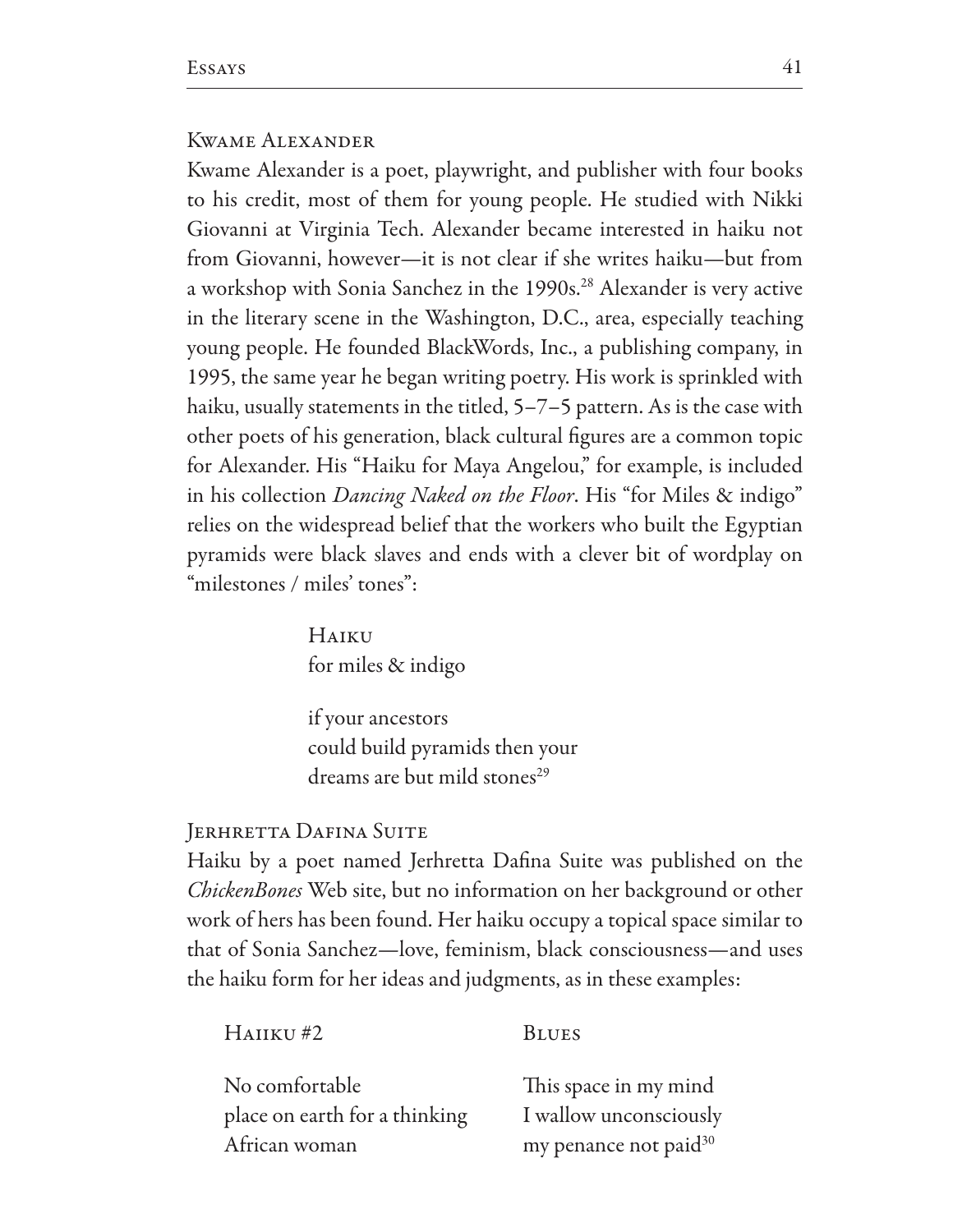# **GEOFFREY WILSON**

Geoffrey Wilson is also unknown to us except for his sequence "100 Mississippi Delta Blues Haiku" on the Web, seven verses of which were picked up by Allan Burns for his online *Montage* feature and anthology.<sup>31</sup> In what way these lightweight poems are blues haiku is unclear. They only occasionally mention blues topics, but are mostly jokey comments on life in the South:

| Juke joint's blue light  | Delta blues are six boys; |
|--------------------------|---------------------------|
| Drifts across the bayou. | $A$ girl —                |
| Moonshine laughter.      | The Seventh Son.          |

# VAN G. GARRETT

Van G. Garrett is a writer, photographer, and teacher living in Houston. He is interested in a variety of short-form poems. His "12 Jazz Haiku" traverses the familiar territory of classifying jazz figures or chronicling the poet's reaction to hearing them perform, but Garrett's take seems more aligned with Western poetry in his humor, inventiveness, and wordplay:

12 JAZZ HAIKU

we sing funk jazz groove we very seldom play blues our duet is cool

too cool miles davis in astronomical shades hunches in green gel

dizzy i need help i love great jazz but can't find fare for tunisia

roach was my favorite drummer with soloing hands rudimenting beats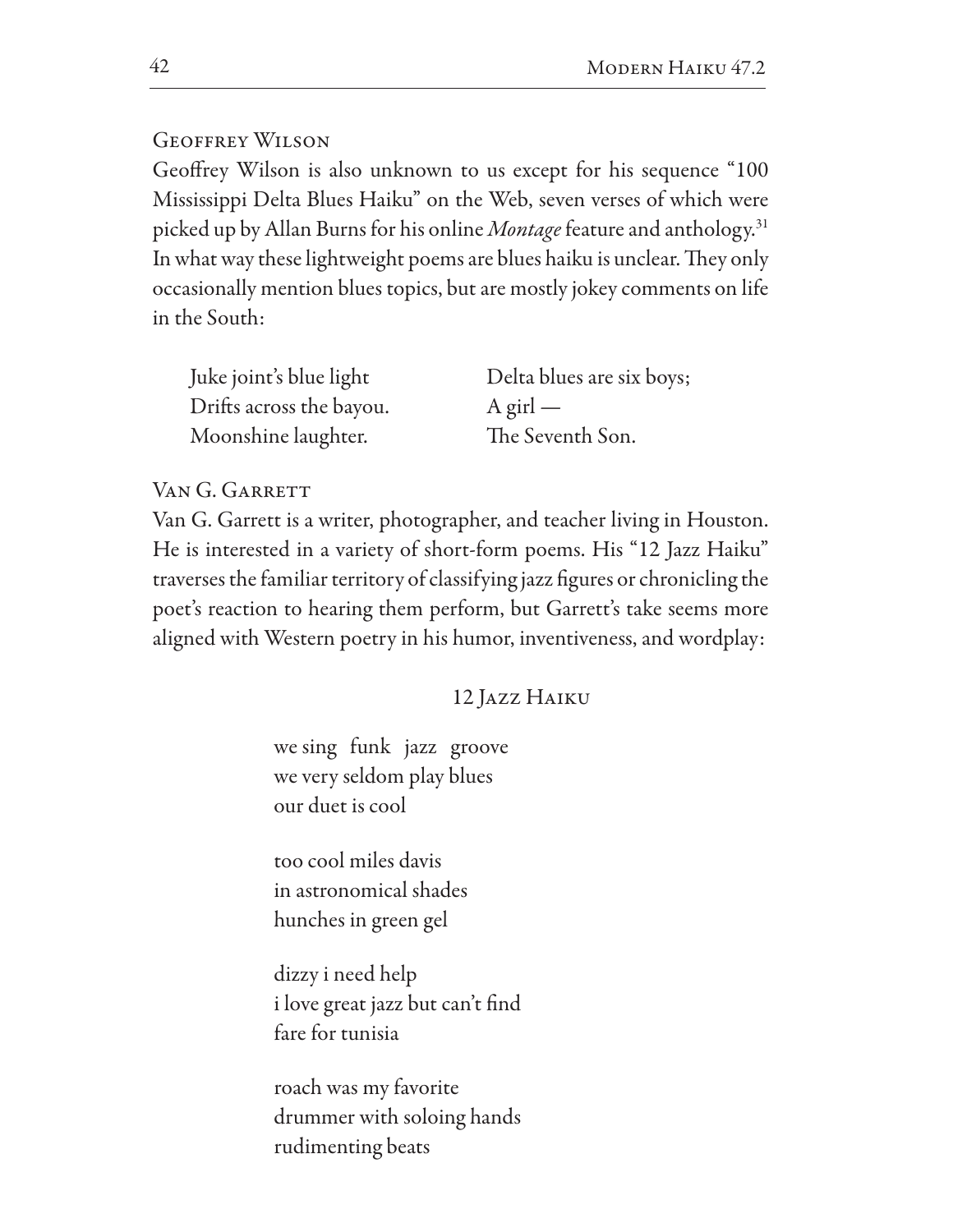jazzy jezebels wear funk on their lips and blues inside their red thighs

chicken blues and beer a saturday night special sickly spewed sunday

bless the child whose got a song a soul a something worth crying about

supreme j. coltrane saxophoning in the dark her head on my chest

rhythm chugs and chinks guitar strings sing harmonies of life before death

bird in the front yard pecking on his battered horn trying to be sane

half and quarter notes eights sixteenth thirty-seconds scaling the worn paper

louisiana bluegrass blues jazz zydeco cafes dives streets swamps juke<sup>32</sup>

When asked why he writes haiku and what it is that makes haiku especially appealing, Garrett responded: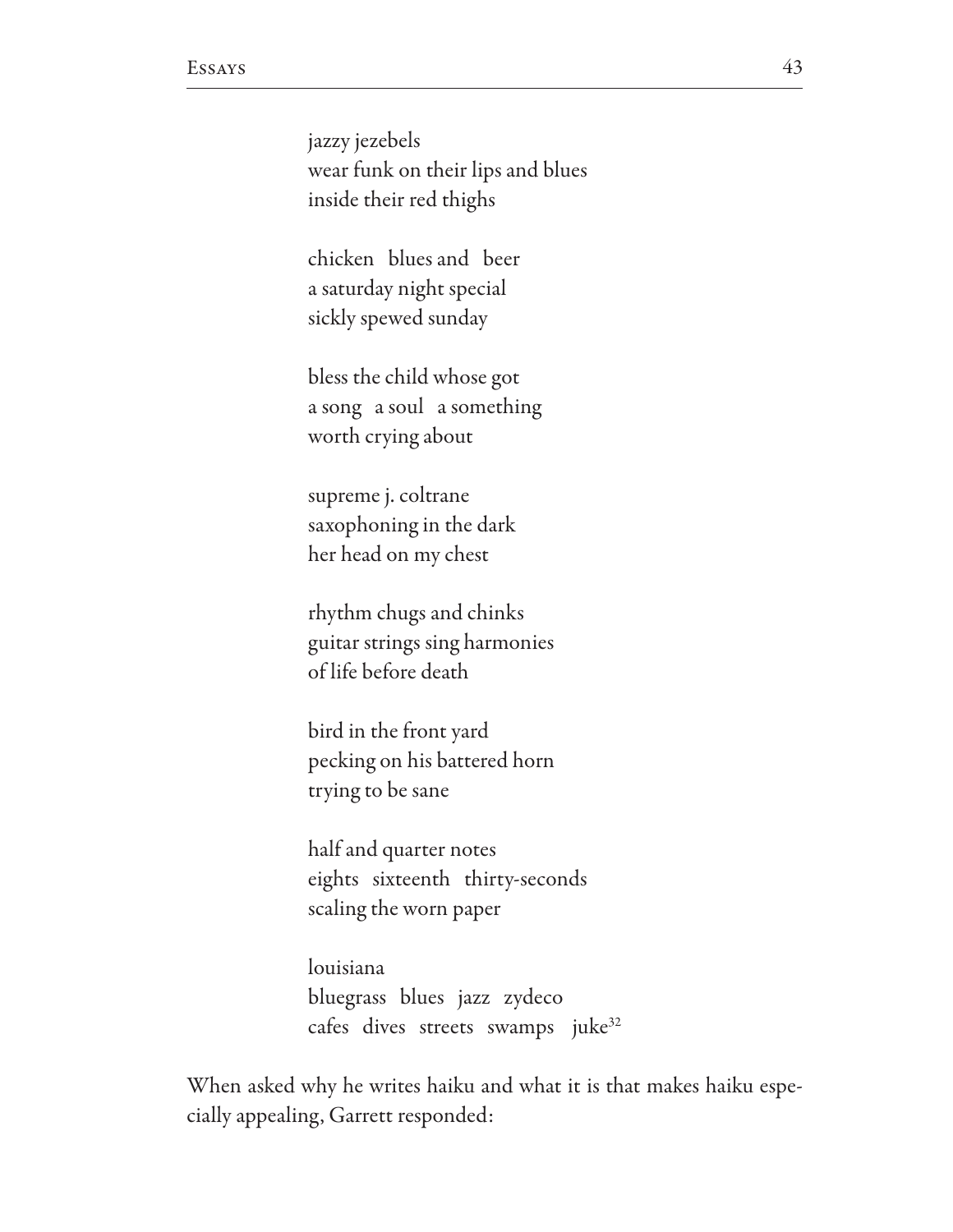I appreciate the haiku because it allows me to challenge myself as a poet. Additionally, it challenges readers to pay attention to every word. When I began writing haiku there was something that seemed familiar in the phrasing, jazz-like. I began writing jazz haiku because for me they just seemed to "make sense." I later moved to the structured 49-word poem termed the kwansaba. I love the kwansaba for the very reasons I fell in love with the haiku. It was a way of thinking about writing in a way that seemed natural. The kwansaba is an African American form, whereas the haiku is obviously Japanese-inspired.

I think some African American poets appreciate the structures because they still give the creative element room to "breathe." There is space to incorporate rhyme and/or stylize poems in ways that make the poems authentic. I appreciate other forms of poetry, but the haiku and kwansaba are the forms I'm known for crafting. For me these forms remind me of why I began writing poetry—to say a lot in a compressed space.<sup>33</sup>

### KALAMU YA SALAAM

Kalamu ya Salaam (born Vallery Ferdinand III, 1947) is a music writer, playwright, poet, educator, social critic, and activist based in New Orleans. He lists Langston Hughes and the Black Arts movement as his poetic influences. Like Sonia Sanchez, Salaam uses jazz and blues idioms as well as African American traditions and speech patterns in his work in order to present the black experience in America in haiku form. Unlike the case with Sanchez, however, haiku is a small portion of Salaam's work, though he has a very interesting take on the Japanese form. Frederick Raborg's haiku journal Cicada published a seven-haiku sequence of Salaam's work in 1988, including these two in traditional form on themes of physical love and personal philosophy:

| <i>i</i> enter your church | patient, you wait but        |
|----------------------------|------------------------------|
| you receive my offerings   | i am gone like a flung stone |
| our screaming choirs merge | sinking in water $34$        |

Salaam has outlined his approach to haiku in great detail in an article in the Web journal *ChickenBones*. The following excerpt gives the flavor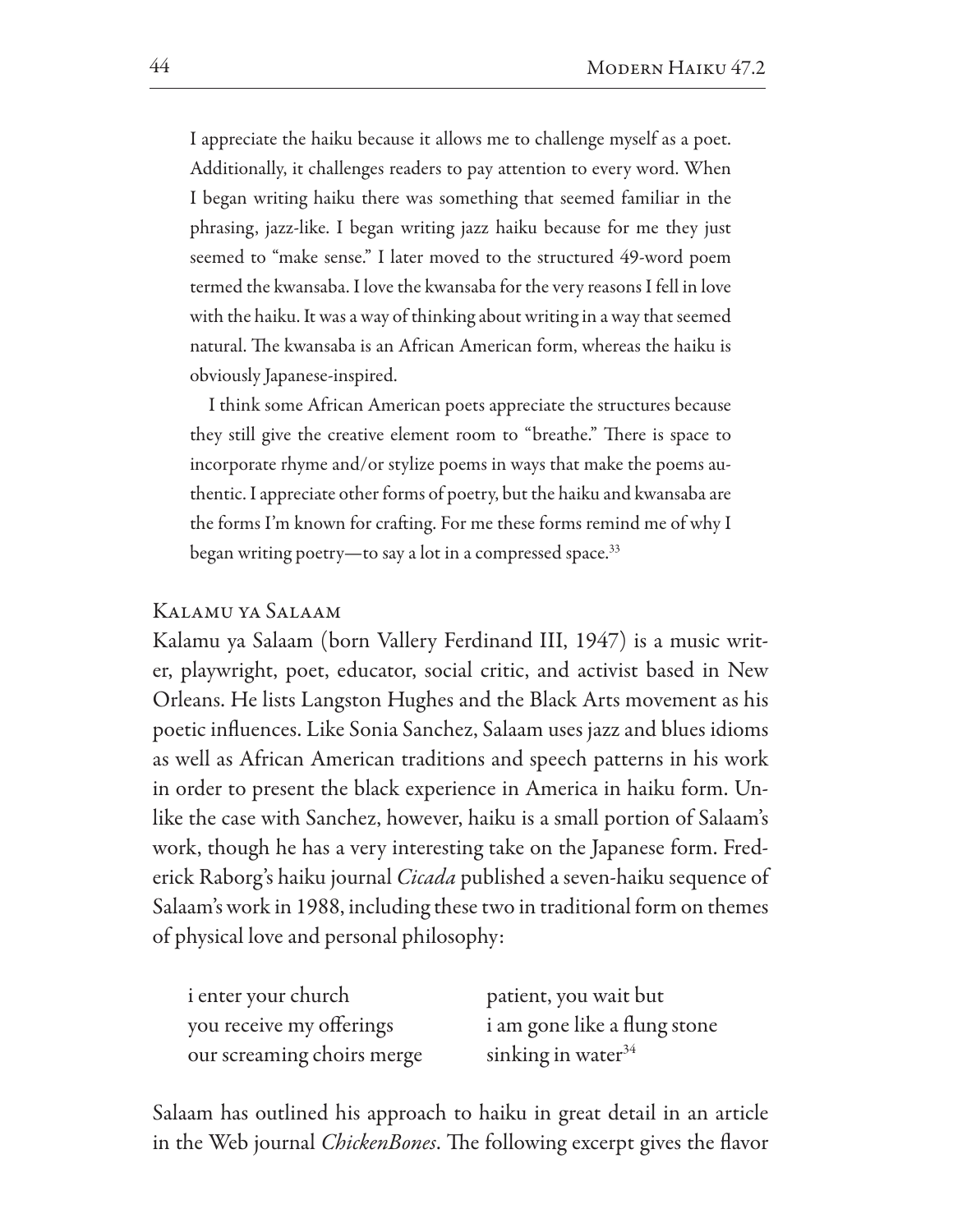of Salaam's view, which is radically different from that of most modern English-language haiku poets—even black haiku poets—and seems to consider the haiku form and its relationship to blues at greater depth than other African American poets:

Haiku #48 is what I call a "perfect" haiku, meaning it has exactly seventeen one-syllable words. Here is an example of using blues imagery. This haiku is a direct variation on the blues line "fattening frogs for snakes." I personify the night, the quality of hurt, and then use a simile to make complete the reference to the blues line. It is also a blues in the classic  $a/a'/b$  structure, which is say a line, repeat the line with a variation, and then respond to or comment on the line with a third line. Here I completely rephrase the second (or a') line but I keep the same basic image ("night moan"  $=$  "arms" of hurt" and "grip my waist" = "snake round me").

**HAIKU#48** 

night moans grip my waist the arms of hurt snake round me, i feel like a frog<sup>35</sup>

It's not clear that Salaam has written other paraphrases of blues lines none turned up in the sources available to us—but it is an interesting idea that bears further investigation. Whether such haiku are closer to mainstream haiku or to aberrations such as retellings of Shakespeare's plays or presenting the Psalms in  $5-7-5$ -syllable form might be a topic for discussion.

The 2007 gathering of the biennial Haiku North America conference in Winston-Salem, N.C., featured a panel discussion on African American haiku with Sonia Sanchez, Kalamu ya Salaam, Tara Betts, and Lenard D. Moore. In the ensuing question-and-answer session, haikuist A.C. Missias asked Salaam what it was about haiku that particularly attracted his attention as a poet. His reply was that he felt comfortable writing in a form that did not come from the dominant white culture-a fascinating echo of the Black Arts poets who counterpoised black and white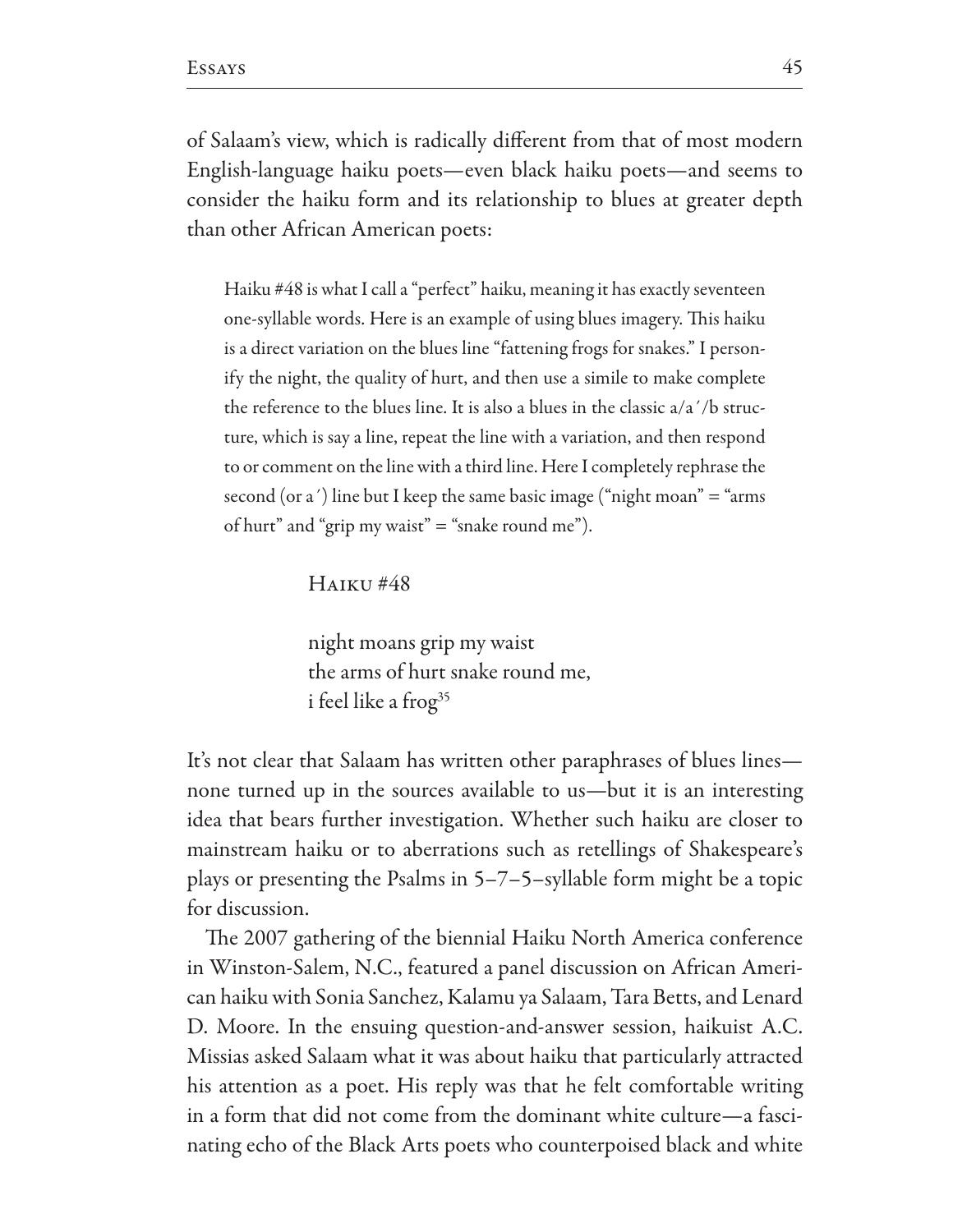literatures and sought to ally the former with black cultures elsewhere in the world.

THE FUTURE OF AFRICAN AMERICAN HAIKU

 $\mathsf T$  t appears that haiku has caught on among young black poets. Some of **L** them write in the blues-haiku mode of Sonia Sanchez, others in what we are calling mainstream haiku. Here are few of the best young poets we have found.

# DJ RENEGADE

The African American haiku tradition is in sound hands with poets such as the young man known as DJ Renegade. Born Joel Dias-Porter in Pittsburgh, probably in the 1970s, he now lives in Atlantic City, where he alternates his attention between poetry and the poker tables.<sup>36</sup> A former disc jockey in the Washington, D.C., area, he cut his teeth as a slam poet in the late 1990s and, his online biographies relate, was Haiku Slam Champion in 1998 and 1999.<sup>37</sup> His work is published widely. DJ Renegade has clearly studied the haiku traditions and, while his themes are often the standard ones for black haikuists, his craft is much closer to mainstream poetry. His more recent work in particular abandons titles and rigidity of form, usually includes two images or statements, and often shows an appreciation for seasonality in haiku.

| April sunrise —           | POEM                             |
|---------------------------|----------------------------------|
| my finger in the cleft of |                                  |
| a peach                   | Spirituals are how               |
|                           | angels would sound, singing      |
|                           | in a cotton field. <sup>38</sup> |

flicking his wrist the DJ rocks and wrecks shop heads bob like Marley<sup>39</sup>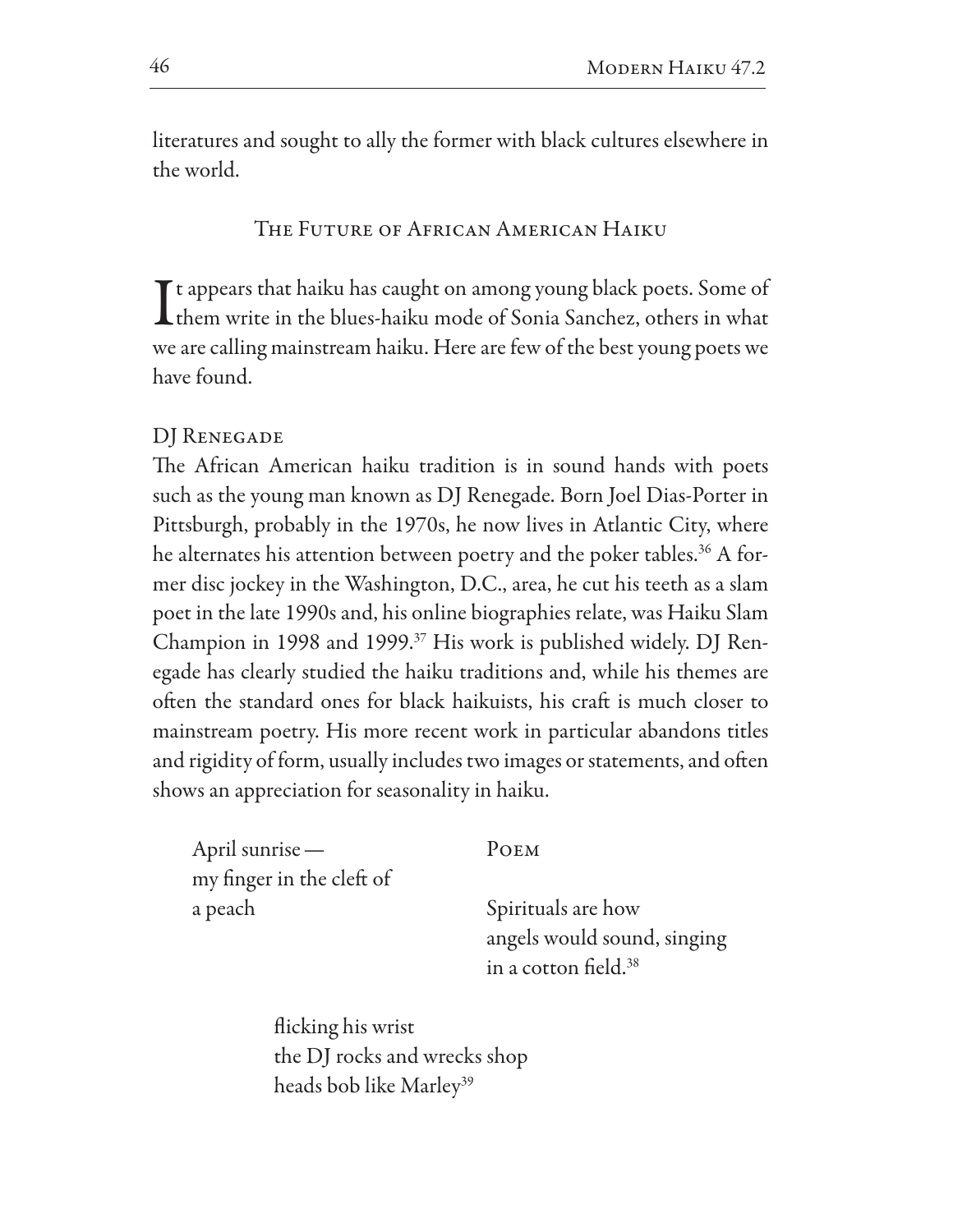The following haiku of DJ Renegade's is included in *The 100 Best African American Poems (but I cheated)*, the anthology that Nikki Giovanni edited in 2010<sup>40</sup> and is indexed in The Columbia Granger's Index of African-American Poetry (1999).<sup>41</sup>

# HAIKU

Jazz is The way brown sugar would sound if it was sprinkled in your ear

C. YAPHET BRINSON

C[leon] Yaphet Brinson was born about 1970, hailed from New York City, and studied with E. Ethelbert Miller at Howard University in the early 1990s. Brinson died about 2006, but we have found no information about the circumstances of his death. Miller included these haiku of Brinson's in his 2002 anthology, Beyond the Frontier: African-American Poetry for the 21st Century:

| HAIKU <sub>10</sub>                                                | HAIKU <sub>50</sub>                                                     |
|--------------------------------------------------------------------|-------------------------------------------------------------------------|
| black, brother, nigga,<br>african-american:<br>what the hell am I? | "I love you" is a<br>phrase most commonly spoken<br>by those who do not |
| HAIKU <sub>30</sub>                                                | HAIKU <sub>60</sub>                                                     |
| Saturday cuties<br>crossing georgia avenue                         | above and beyond<br>the call of duty, above                             |
| my brown eyes jaywalk                                              | and beyond the law <sup>42</sup>                                        |

The form and content of these poems of Brinson's are fairly standard for millennial black haiku: titled, in strict  $5-7-5$ -syllabic structure,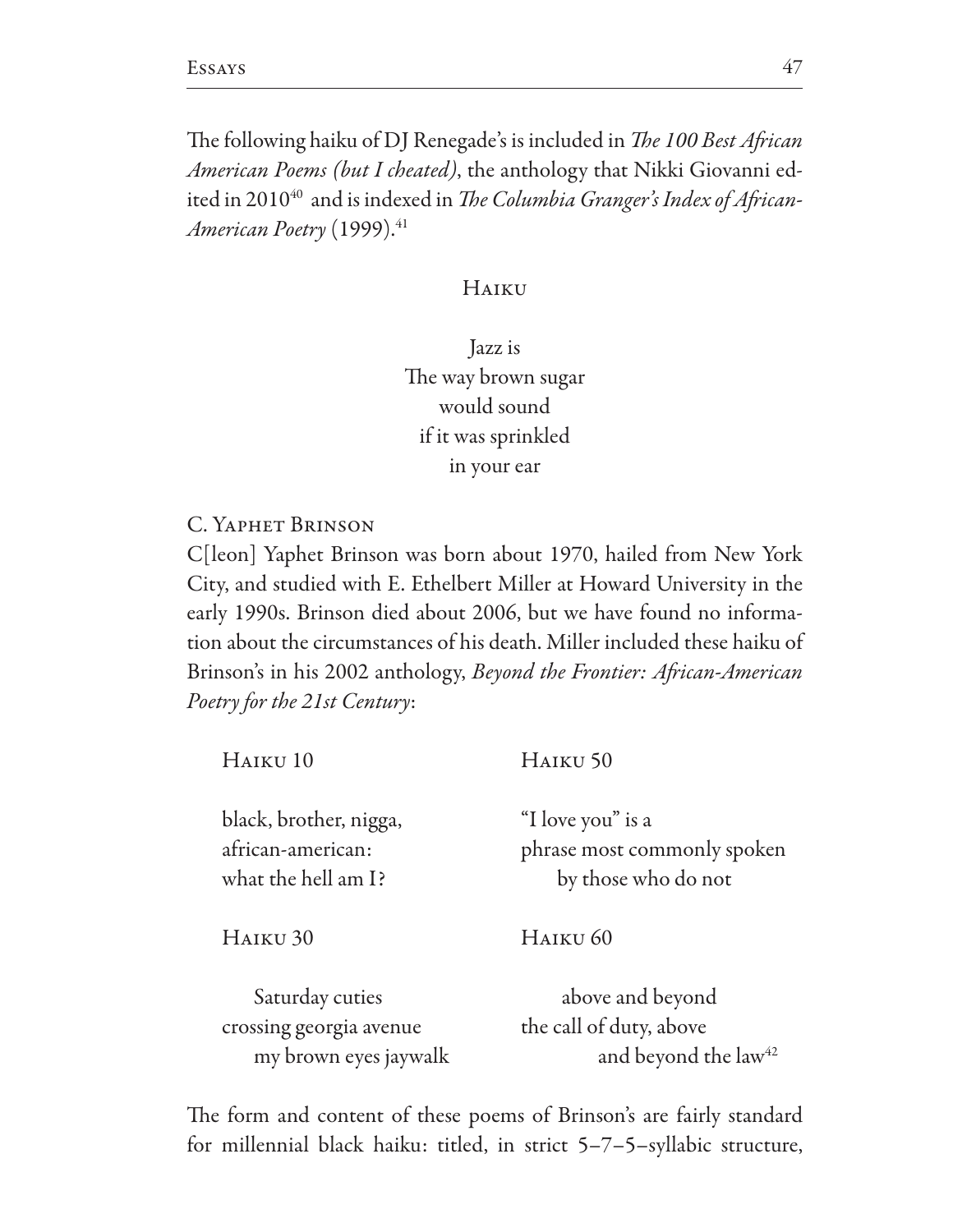tending towards a single assertive statement, and sociopolitical or at least very personal in tenor.

# JAMIE WALKER

In her fulsome online autobiographical sketch Jamie Walker writes that she is "a literary activist and filmmaker. Her research background is in African American History as well as African American and Caribbean Literature. Walker's scholarly work and film projects focus on the intersection of gender, race, class, and sexuality."<sup>43</sup> Another poet who studied at Howard University, Walker enrolled in a class offered by Sonia Sanchez, and the two became close. Walker in fact served as an intern with Sanchez and traveled around the country with her assisting in workshops. It is not surprising that Walker's haiku have much in common with Sanchez's in terms of their sociopolitical, feminist, or erotic content, and her use of vernacular language and slang.

| HAIKU       | <b>HAIKU</b>                      |
|-------------|-----------------------------------|
| (for big V) | (for the "counterfeit" president) |
|             |                                   |

my neglected toes stinky smelly without u curse each last bunion

if it ain't cancer it's anthrax terror west nile secondtermforbush<sup>44</sup>

HAIKU

dripping wet with lust my nipples stand attention begging you to taste

# REGINA HARRIS BAIOCCHI

Chicago native Regina Harris Baiocchi (born 1956) has found haiku to be a sympathetic medium for her "urban haiku," mostly graphic sketches of her city, neighborhood, and people. She began writing haiku at age seven and is now quite active in haiku outreach in Chicago, holding workshops and activities for grade-school children, including the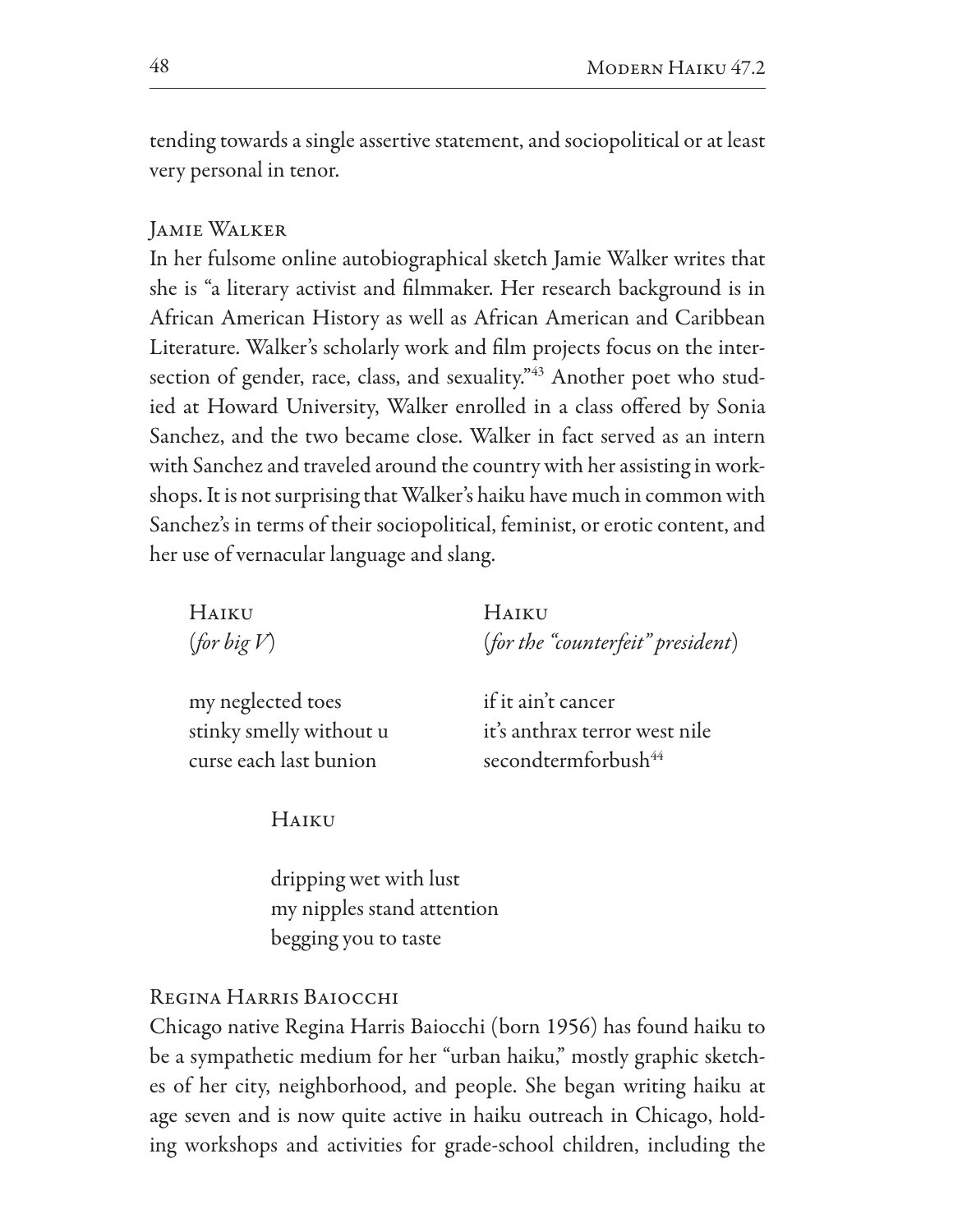Haiku Festival, which honors the legacy of Gwendolyn Brooks. Her book *Urban Haiku & Other Selected Poems* was published in 2004. Baiocchi's descriptive haiku—often single sentences or phrases in 5–7–5 syllables rarely dip into the stridency of more contentious black topics. She is a composer as well as a poet, so it's not surprising to find musical references in her literary work. She has a playful touch with her haiku craft and is especially fond of wordplay:

| I laud my Lush Life           | Seamus heard bagpipes              |
|-------------------------------|------------------------------------|
| blowing Stray horns minted by | Pedro felt mariachis               |
| seashells soaked in sand.     | Indugu birthed drums <sup>45</sup> |

#### **RUTH FORMAN**

Poet and novelist Ruth Forman was born in 1968 and educated at the University of California and the USC Film School and now is based in Washington, D.C. Anthologist Kevin Young chose a haiku of hers for his Giant Steps: The New Generation of African American Writers (2000), and in the biographic sketch he writes: "Forman continues the tough tradition of poets like Sonia Sanchez and June Jordan, who helped form and refine the Black Arts movement, mixing vernacular voices and folk forms such as the blues with the precise images of haiku."

HAIKU I

Sometimes I wonder why did I have to be Black I get over it<sup>46</sup>

**TARA BETTS** 

Tara Betts is primarily known as a slam and performance poet but has won some renown as a writer of erotic and feminist poems and as an actress. Her longer poems also delve into African American issues; she has written about Emmett Till, the aftermath of Hurricane Katrina, jazz and popular music and musicians, and the eroticism of the black female body-though her published haiku generally treat more mainstream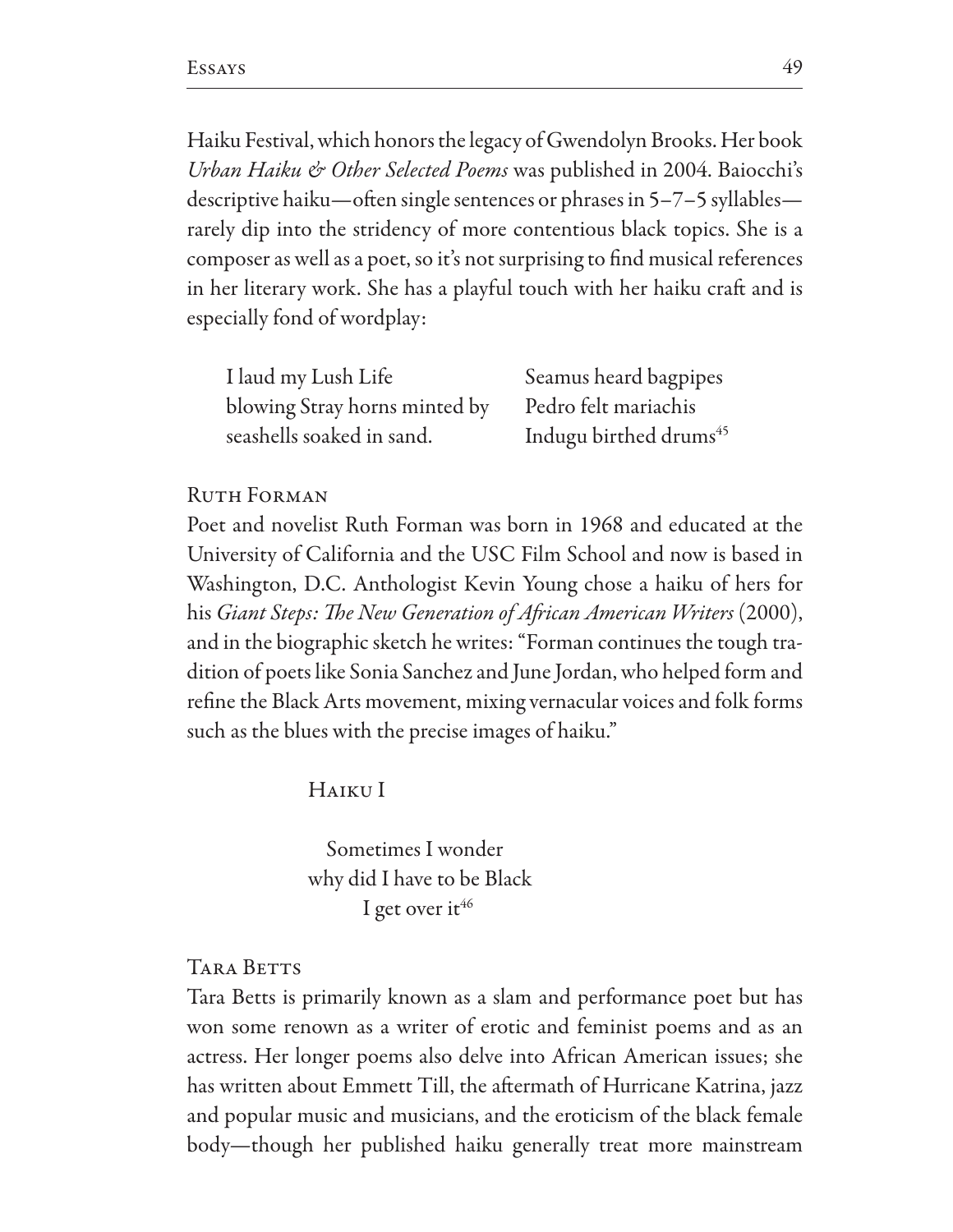topics. Betts has published a full-length collection of poetry, Arc & Hue (2009). Born in Kankakee, Ill., in 1974, she won the Gwendolyn Brooks Open Mic Poetry Award of the Chicago-based Guild Complex in 2009. Five of her haiku were featured in Simply Haiku 6:4 (winter 2008), and she has had haiku included in Hiroki Sato's *Erotic Haiku* (2004), Richard Krawiec's Taboo Haiku (2006), and Randall Horton and M.L. Hunter's *Fingernails Across a Chalkboard* (2007), an anthology of poetry about HIV/AIDS in the Black community.

| Bottomless, one word    | rain flecks signs                |
|-------------------------|----------------------------------|
| he said while enveloped | on election day $-$              |
| by folds of woman.      | we watch the storm <sup>47</sup> |

# **DERRICK WESTON BROWN**

Derrick Weston Brown (born 1976) attended American and Howard universities in Washington, D.C., and still lives in the capital area. He is a member of the Cave Canem workshop. His haiku are edgier than those of most of his contemporaries. One of these is included in Taboo Haiku:

> Sue's mandingo dreams strong limbs taut ropes dicks in jars $48$

Brown clearly strives for impact in his haiku. He writes in a casual, almost slapdash style, with little regard for grammar and spelling, but his haiku hew closely to the standard syllable count:

# HURRICANE KATRINA HAIKU

I The submerged sign reads Welcome to Elysian Fields As bodies float bye.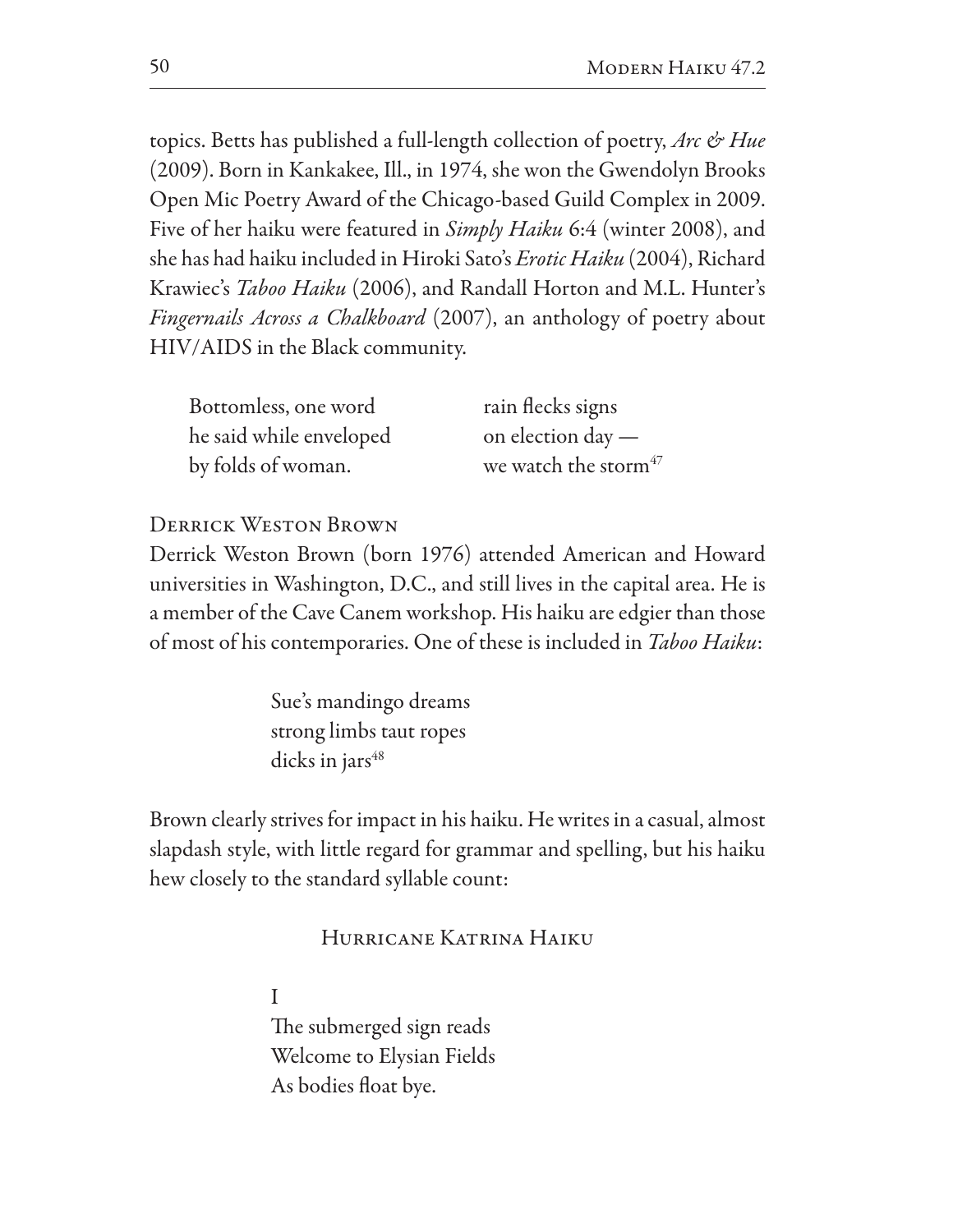$\mathbf{I}$ Waiting for rescue He drinks his own pale urine As the copters pass

 $III$ Draped in Old Glory A corpse lies still beneath a Super dome shadow.

IV How Shakespearean In the wake of Katrina Ophelia waits<sup>49</sup>

### **ADRIENNE CHRISTIAN**

Adrienne Christian grew up in Michigan, earned a B.A. in English from the University of Michigan, and an MFA in creative writing from Pacific University. She lives now in Greensboro, N.C. A professional author, editor, and fine-art photographer, she has been a Cave Canem Fellow and served as editor for *Ripples*, the Haiku Society of America newsletter, from 2013 to 2015. *Frogpond* has published a few of her haiku:

| the full moon $-$ | I could call         |
|-------------------|----------------------|
| time to start     | could                |
| an argument       | evening sets in $50$ |

### **LAURENCE STACEY**

Laurence Stacey received a B.A. in English language and literature and an M.A. in professional writing from Kennesaw State University in Georgia, and has taught in various colleges in the South, working on the University System of Georgia's African-American Male Initiative. As coeditor of *Haiku News*, a weekly e-zine that compresses news headlines into haiku, Stacey's work often focuses on current events, especially social problems, but also includes witty senryu, as in these respective examples: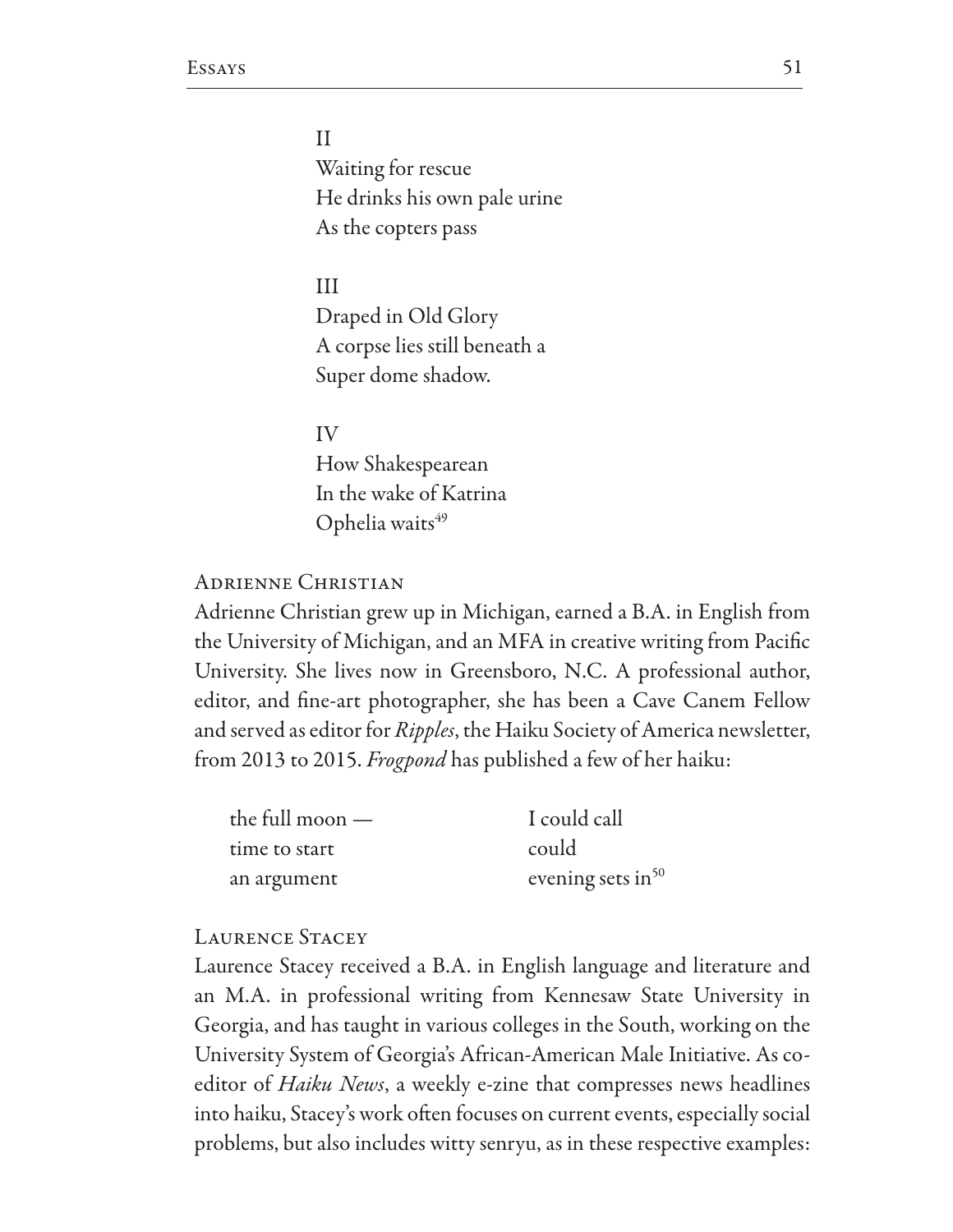world hunger report I turn the potatoes a second time<sup>51</sup>

essay due his grandmother dies  $again^{52}$ 

# CONCLUSIONS

I aiku has been an ever-present, if modest, handmaiden to the evo-<br>lution of African American literature from the early years of the 20th century. It seems likely that Lewis G. Alexander brought what he learned about haiku from the Imagist poets and academics to W. E. B. Du Bois, Langston Hughes, and Countee Cullen, the preeminent figures in the Harlem Renaissance. Many black poets in the 1960s found in haiku a resonance with the oral and musical forms of their culture and background, especially jazz and the blues, and appreciated the power of the Japanese-originated poem to express a lot in a very few words. Poets such as Richard Wright apparently sought solace in the nature aspect of haiku, while others involved in civil rights activism, such as Amiri Baraka, used the punchiness of haiku to wrap a sociopolitical message. Usually as a sideline to their other writing in poetry and prose, African American poets from the 1980s onward experimented with short-form poetry and used haiku and variant forms to condense their messages and reflections. Throughout, the reader can follow a significant thread of the influence of America's black music forms: the openness and freedom of jazz and the structure and community-building nature of the blues. In the process, new definitions of classic form and subject matter have emerged that will continue to revitalize English-language haiku.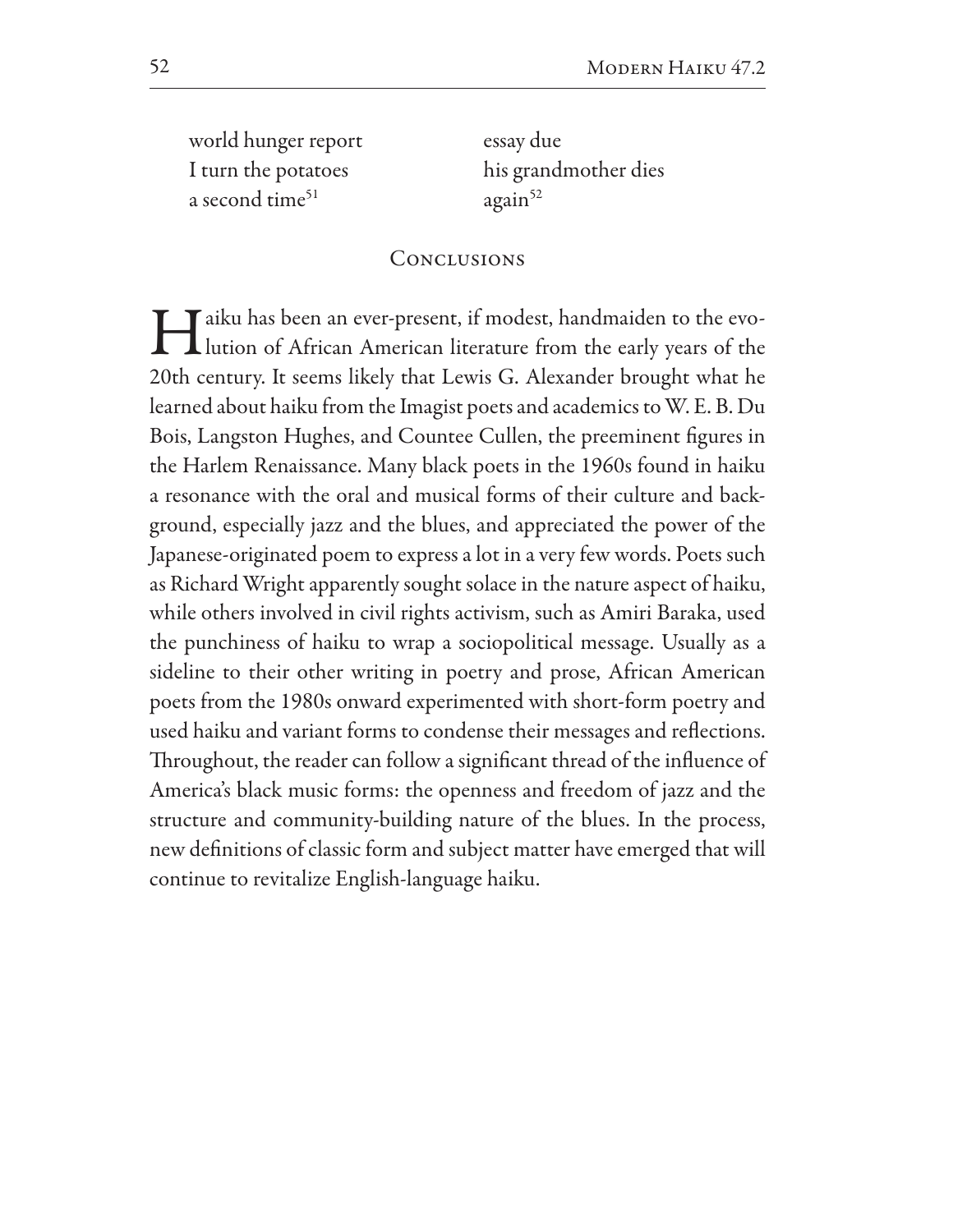### **NOTES**

<sup>1</sup> Brunner, Edward. "Stepping Out, Sitting In: Modern Poetry's Counterpoint with Jazz and the Blues." The Oxford Handbook of Modern and Contemporary American Poetry. Ed. Cary Nelson. New York: Oxford University Press, 2012: 215-47. The quote is on page 218.

 $^{2}$  Ibid., 230.

<sup>3</sup> Stevens, John. Mountain Tasting: Zen Haiku by Santôka Taneda. New York and Tokyo: Weatherhill Press, 1980: #93.

<sup>4</sup>Knight, Etheridge. Poems from Prison (1968).

<sup>5</sup> Wright, Richard. *Haiku: This Other World*. Ed. and with notes and afterward by Yoshinobu Hakutani and Robert L. Tener. Introduction by Julia Wright. New York: Arcade Publishers, 1998. #253.

<sup>6</sup> Kerouac, Jack. "American Haikus." *Blues and Haikus*. Featuring Al Cohn and Zoot Sims, saxophones [phonograph record]. Rhino Word Beat, 1990. R2 70939 B.

 $\frac{7}{7}$  The haiku-plus-music performances by Kerouac and Rossiter, as well as settings of classic Japanese haiku and, again, Kerouac, to jazz by Canadian world-music flutist Michel Dubeau, are presented in my essay, "Haiku and Music—A Morganatic Marriage?" in A Hundred Gourds 5:1 (December 2015).

<sup>8</sup> But note the jazzku of Lenard Moore mentioned in Part I and the claims of James Emanuel below.

<sup>9</sup> Carley, John, and Raffael de Gruttola. "Renku—Jazz-ku: Notes." *Simply Haiku* | Web| 3:1 (Spring 2005). http://simplyhaiku.com/SHv3n1/renku/Jazz-ku\_notes. htm; acc. Nov. 3, 2015.

<sup>10</sup> van den Heuvel, Cor. "the billboard's shadow: a haiku/senryu sequence." *Frogpond* 14:1 (spring 1991), 20. MHL Award (sequence).

<sup>11</sup> Winke, Jeffrey. Modern Haiku 25.1 (winter-spring 1994): 80.

<sup>12</sup> Gilliland, Robert. *Frogpond* 22:1 (1999): 21.

<sup>13</sup> Olson, Marian. "Lady Sings the Blues." *Frogpond* 35:1 (Winter 2012): 52.

<sup>14</sup> Dixon, Willie. "The Red Rooster." Lyrics from *Blues for Peace*, http://www. bluesforpeace.com/lyrics/red-rooster.htm; acc. Nov. 3, 2015.

<sup>15</sup> Young, Kevin. "Foreword." *Jazz Poems*. New York: Everyman/Knopf, 2006: 15; cited in Brunner, 215.

<sup>16</sup> Much as Louis Moreau Gottschalk and Scott Joplin sought to legitimize African American musical forms in their compositions and performances.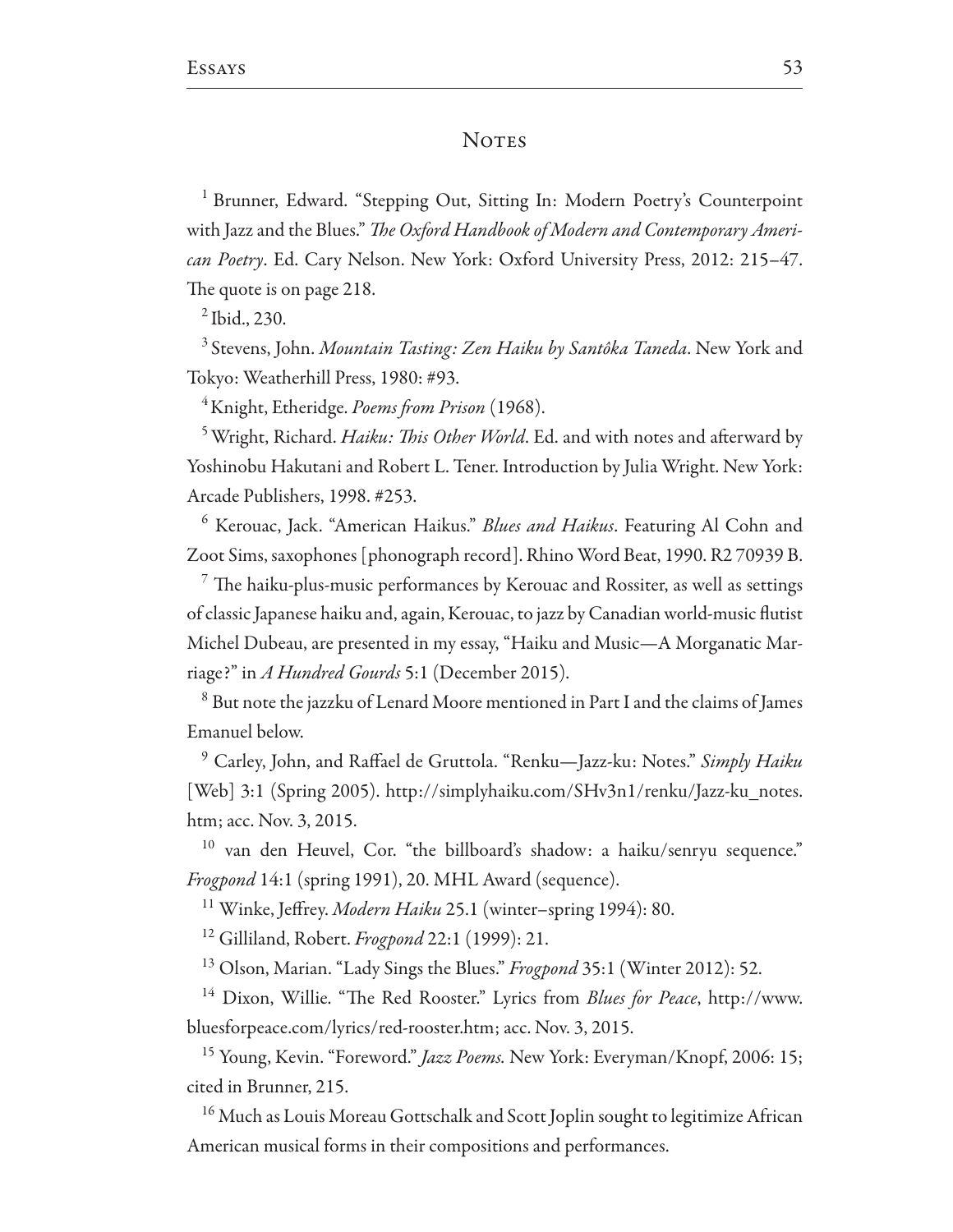<sup>17</sup> Hughes, Langston. "Po' Boy Blues." *The Collected Poems of Langston Hughes*. New York: Alfred A. Knopf, Inc., 1994. Reprinted on Poet.org Web site, http:// www.poets.org/viewmedia.php/prmMID/15608; acc. Nov. 3, 2015.

<sup>18</sup> Emanuel, James A. Whole Grain: Collected Poems, 1958–1989. Detroit: Lotus Press, 1991. The quote is from Terebess Asia Online, http://terebess.hu/english/ haiku/emanuel.html; acc. Nov. 3, 2015.

<sup>19</sup> Emanuel, James A. AfroPoets Famous Writers. http://www.AfroPoets.Net/jamesemanuel3.html; acc. Nov. 3, 2015.

 $20$  Ibid.

 $21$  Ibid.

<sup>22</sup> Schneider, Dan. "The Not So Strange Emanuel Case." Cosmoetica. http://www. cosmoetica.com/S1-DES1.htm acc. Nov. 3, 2015; quoted in "James Emanuel," Wikipedia, http://en.wikipedia.org/wiki/James Emanuel; acc. Nov. 3, 2015.

<sup>23</sup> Sanchez, Sonia. *Wounded in the House of a Friend*. Boston: Beacon Press, 1995.

<sup>24</sup> Sanchez, Sonia. Like the Singing Coming Off the Drums. Boston: Beacon Press, 1998: 81.

<sup>25</sup> Finch, Annie. "Form and Spirit: A Conversation with Sonia Sanchez." Conversations with Sonia Sanchez. Ed. Joyce A. Joyce. Jackson: University Press of Mississippi, 2007: 33–34; short excerpt on Google Books. https://books.google.com/ books/about/Conversations\_with\_Sonia\_Sanchez.html?id=UdRlAAAAMAAJ; acc. Nov. 3, 2015.

<sup>26</sup> Sanchez, Sonia. *Like the Singing Coming Off the Drums*. Boston: Beacon Press, 1998: 15, 79.

<sup>27</sup> Troupe, Quincy. Choruses: Poems by Quincy Troupe. Minneapolis: Coffee House Press, 1999: 19. This poem and other excerpts from the book are available online at Google Books.

<sup>28</sup> Alexander, Kwame. Personal communication, 1 July 2012. Alexander further says of his interest in haiku, "I tend to write it for young audiences, as I find it extremely useful in my work with youth. Many are not intimidated at all by it, especially the reluctant readers. They are more than willing to tackle it because of its conciseness, because it provides you with full instruction, because it seems manageable and fun to meet its form's requirements. Of course, when you add on the explosive nature of its power in those few words, it becomes quite a nice poetry package. I like to think, and have seen it work, that poetry is the bridge to our young people developing an appreciation for all of writing."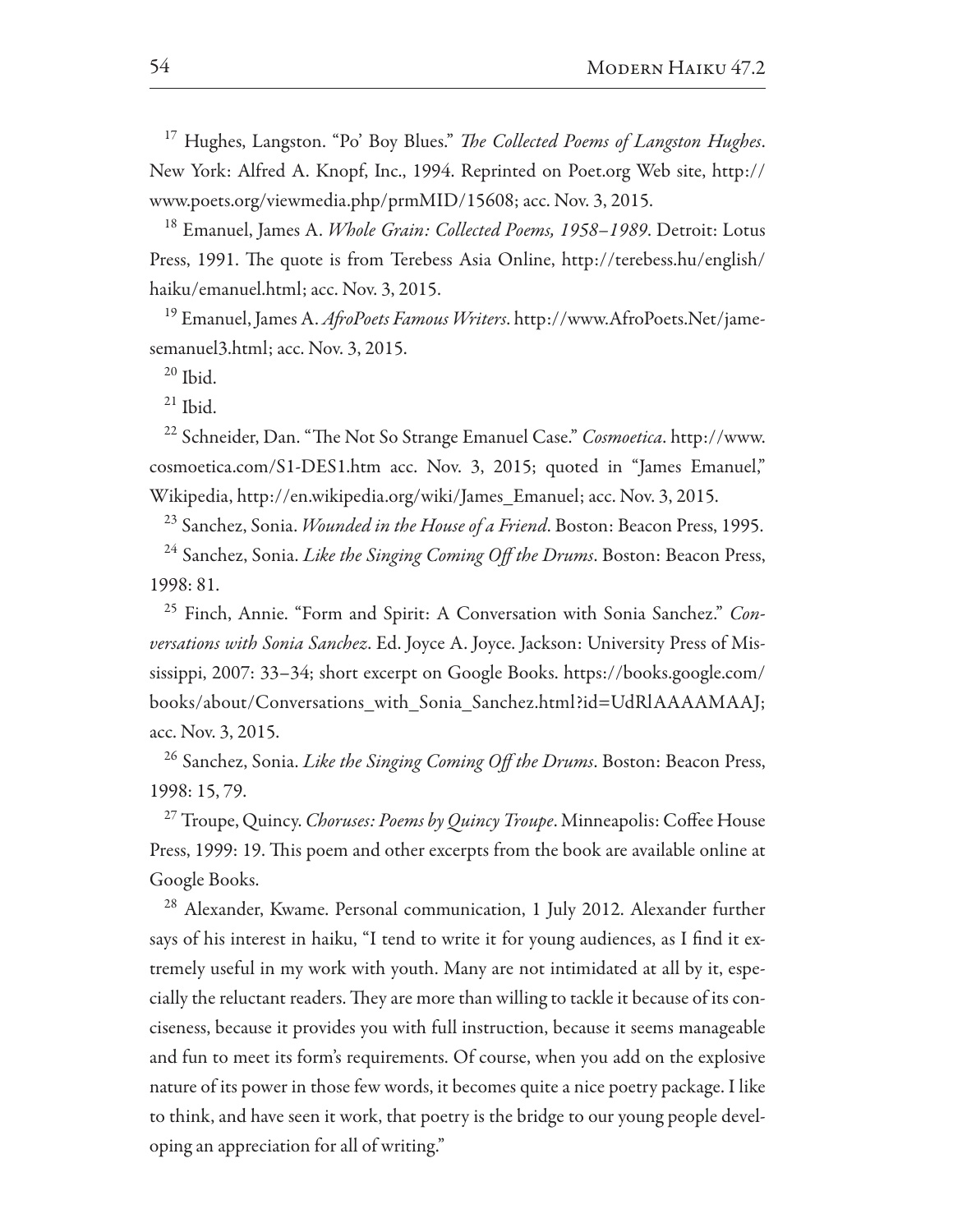<sup>29</sup> Beltway Poetry Quarterly [Web] 2:1 (winter 2001). http://washingtonart.com/ beltway/alexander.html; acc. Nov. 3, 2015.

<sup>30</sup> Suite, Jerhretta Dafina. "Haiku." ChickenBones: A Journal for Literary & Artistic African-American Themes. No issue number or date. http://www.nathanielturner. com/jerhrettahaiku.htm; acc. Nov. 3, 2015.

<sup>31</sup> Wilson, Geoffrey. "100 Mississippi Delta Blues Haiku." Terebess Asia Online. http://terebess.hu/english/haiku/wilson.html; acc. Nov. 3, 2015.

<sup>32</sup> Garrett, Van G. "12 Jazz Haiku." Songs in Blue Negritude: Poems. New Orleans: Xavier Review Press, 2008. Reprinted in *ChickenBones*. No issue number or date, http://www.nathanielturner.com/12jazzhaiku.htm, and in Terebess Asia Online, http://terebess.hu/english/haiku/garrett.html; both acc. Nov. 3, 2015.

<sup>33</sup> Garrett, Van G. Private communication, 5 July 2012. On the kwansaba, Garrett has written, "Professor Eugene Redmond introduced me to the Kwansaba about four or five years ago. It is a seven line poem that has seven words in each line, and each word should not have more than seven letters (proper nouns excluded). I love the form because I like to say a lot in a compressed space. I use to write a lot of haiku, but over the last four years the majority of the poems I've written that have appeared or will appear in journals are Kwansabas." One Ghana, One Voice: Author Profile, http://oneghanaonevoice.com/2007/04/author-profile-van-g-garrett.html; acc. Nov. 3, 2015.

<sup>34</sup> Kalamu ya Salaam. "A Sequence." *Cicada* 11 (4:2, 1988).

<sup>35</sup> Kalamu ya Salaam. "On Writing Haiku." *ChickenBones*. No issue number or date. http://www.nathanielturner.com/onwritinghaiku.htm; acc. Nov. 3, 2015.

<sup>36</sup> See "Poet at the Poker Table: Searching for DJ Renegade in the Casinos of Atlantic City; Joel Dias-Porter Interviewed by Jeffrey McDaniel." The Poetry Foundation Web site; http://www.poetryfoundation.org/article /243666; accessed July 4, 2012.

<sup>37</sup> Shuffle Machine; http://renegadesblog.blogspot.com/; accessed July 4, 2012.

<sup>38</sup> Beltway Poetry Quarterly [Web] 3:3 (summer 2002). http://washingtonart. com/beltway/renegade.html; accessed July 4, 2012.

<sup>39</sup> "NaPoMo 30 Haiku/Senryu." DJ Renegade (On the Ones and Twos) [blog]; April 1, 2012. http://renegadesblog.blogspot.com/2014\_04\_01\_archive.html; acc. Nov. 3, 2015. A visit to the blog on Oct. 31, 2015, revealed that DJ Renegade has recently been posting rather good, classic-style haiku and senryu every few weeks.

<sup>40</sup> Giovanni, Nikki, ed. *The 100 Best African American Poems (but I cheated)*. Na-